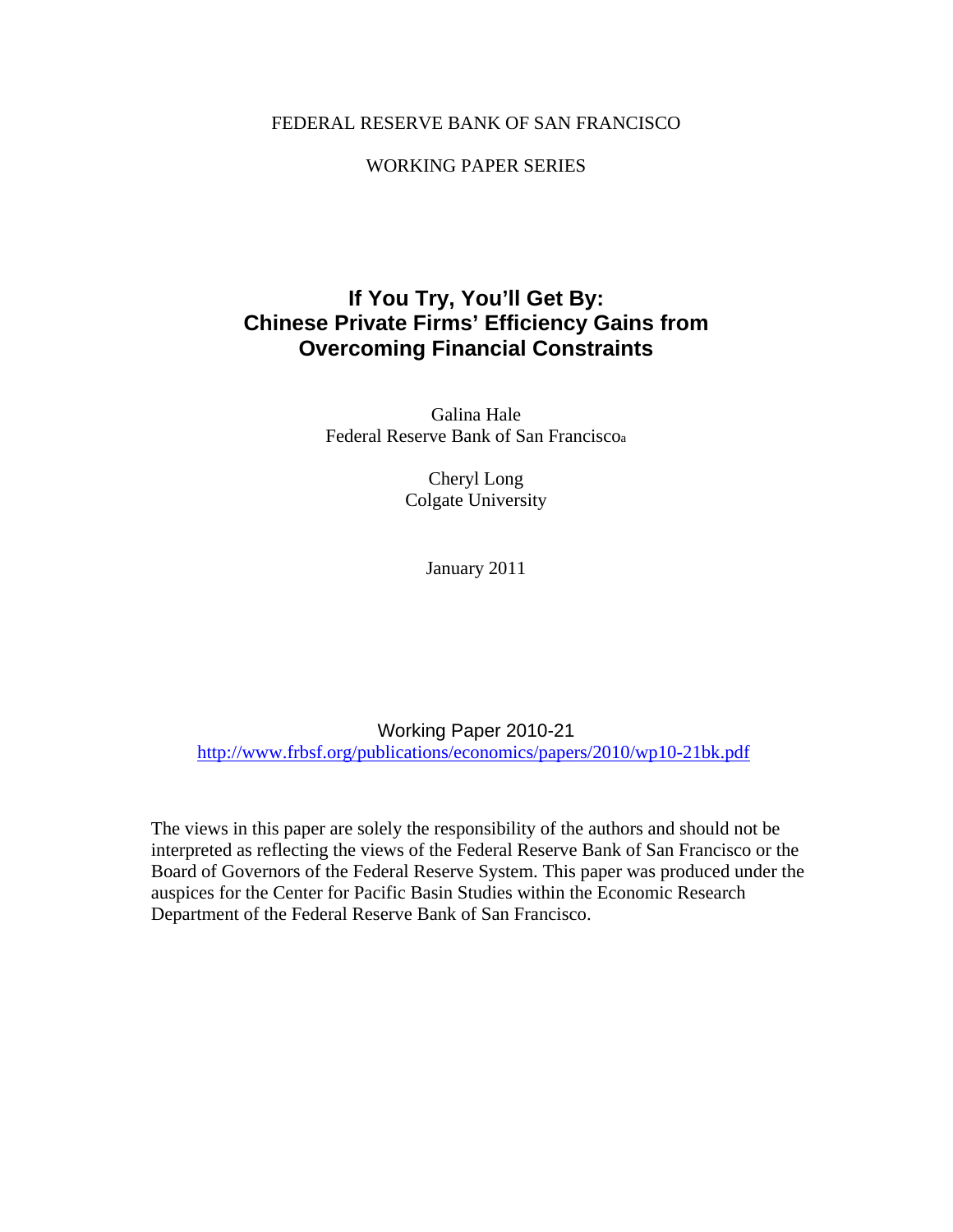### **If You Try, You'll Get By:**

#### **Chinese Private Firms' Efficiency Gains from Overcoming Financial Constraints**

Galina Hale

Federal Reserve Bank of San Francisco<sup>a</sup>

Cheryl Long

Colgate University

#### **1. Introduction**

The importance of finances in economic development has long been advocated and empirically tested in the economic literature. As early as 1911, Schumpeter has linked the importance of financial services to firms' capacity in engaging technological innovation and thus a country's ability in economic development. Based on country-level analyses, King and Levine (1993) provide evidence that multiple indicators of financial development are not only positively correlated with the present levels of multiple economic indicators but also their future values. Using industry level data for a large number of countries, Rajan and Zingales (1998) show that industries with higher external finance requirements tend to grow faster in countries with more developed capital markets.

Thus, one big puzzle in China's rapid economic growth in the past three decades relates to the financial sector. On the one hand, the Chinese economy has experienced one of the fastest growth rates in the world continuously since the late 1970s, and the growth has been largely driven by the rapid development of the private sector, which substantially outpaced the growth rate of the state sector. On the other hand, the vast majority of researchers believe that the formal financial sector in China performs poorly by many standards, especially in their failure to provide finances to the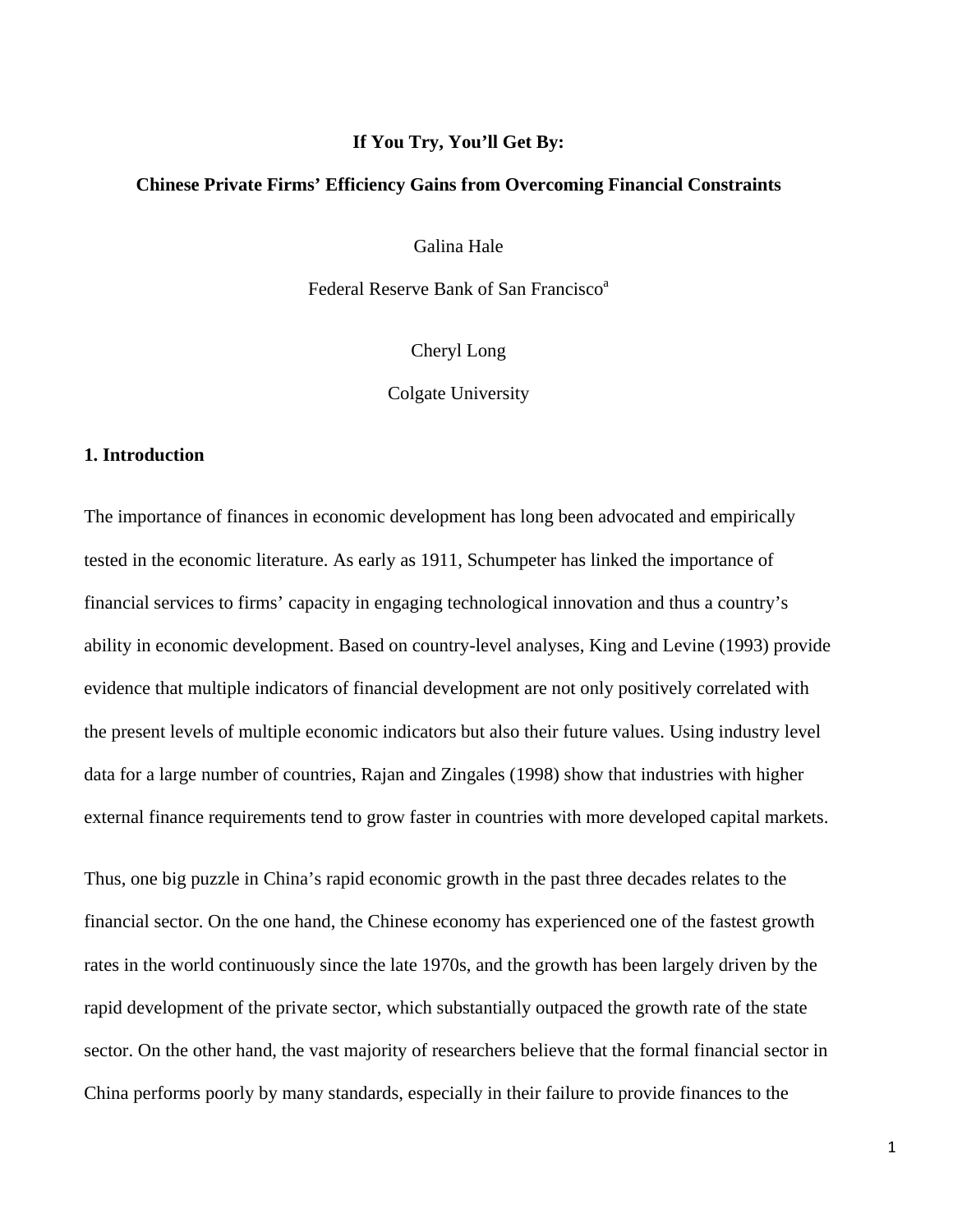private sector. How did the private sector in China manage to grow so rapidly with limited access to external finance? There are two avenues one could explore: alternative financing to overcome limited supply of external funds from the formal financial sector, and new ways in which firms may reduce their demand for external funds.

Previous studies addressing the puzzle focused mainly on alternative financing sources that include internal funds, informal loans (from family, friends, and acquaintances), foreign direct investment (FDI), and trade credit among private firms themselves and from other types of firms. While there is evidence that the first three alternative sources (internal funds, informal loans, and FDI) have been important in alleviating private firms' financial constraints (Allen, Qian, and Qian, 2005, 2007; Hèricourt and Poncet , 2008; Lardy 1998, 2004; Poncet, Steingress, and Vandenbussche, 2008), trade credit from other sectors (such as state-owned or foreign-invested sector) has been shown to play an insignificant role (Cull, Xu, and Zhu, 2009) or to be non-existent since the late 1990s (Hale and Long,  $2010$ <sup>b</sup>

In this paper we focus on the second avenue by investigating the ways in which Chinese private firms lower their demand for external financing and studying whether these methods lead to increased or decreased efficiency and productivity. To the best of our knowledge, only one other paper explores the finances of Chinese private firms from the demand side of finances: Long and Zhang (2010) point out that organizational innovations such as clustering may lead to a lower level of financial needs for Chinese firms by reducing fixed capital requirement and facilitating inter-firm credit. Here, we go further along this path by investigating two other channels, namely, the management of inventory and that of accounts receivable, which allow firms to reduce the demand for operating costs.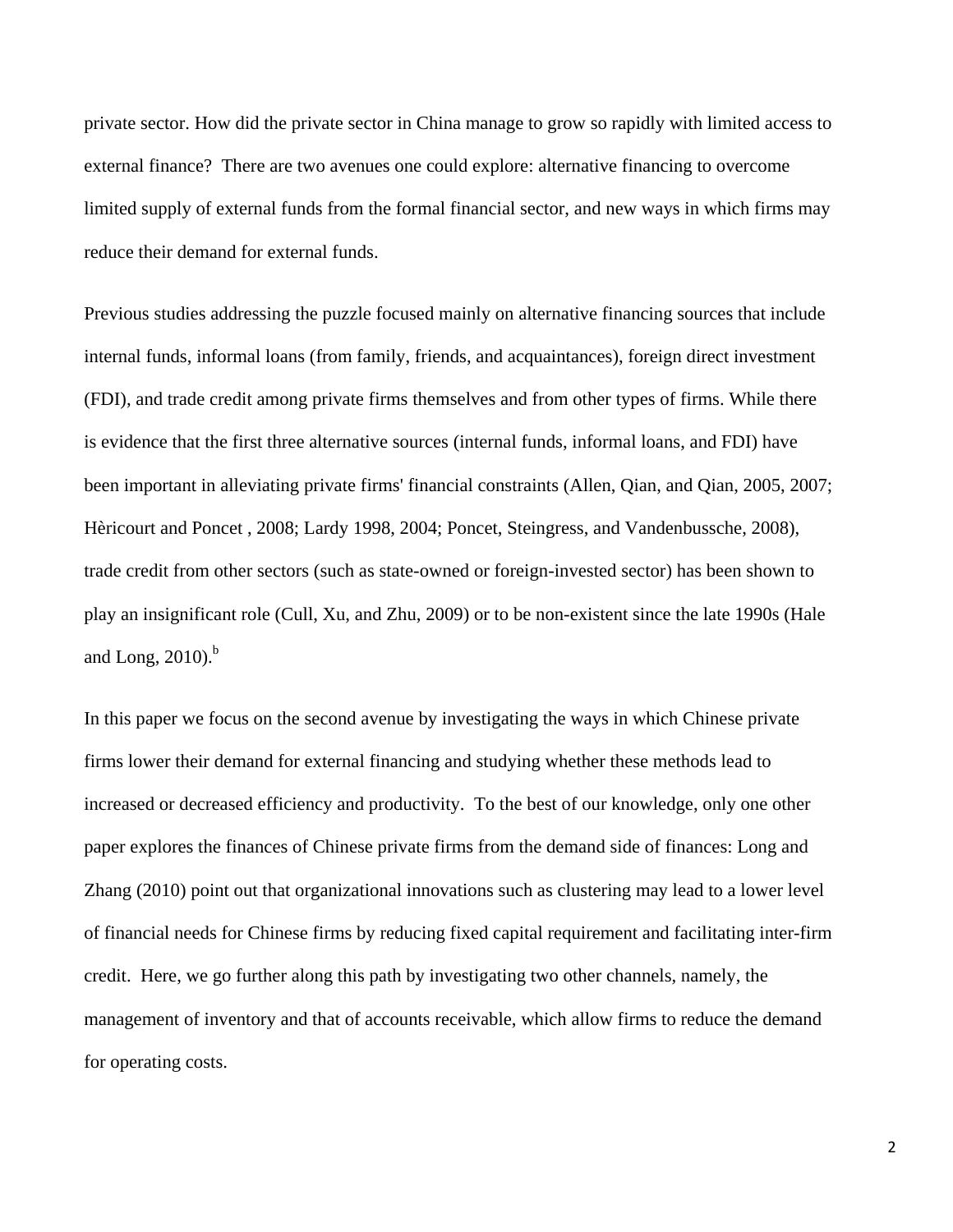Various studies provide evidence that private firms have been discriminated against in the financial market. Brandt and Li (2003) provide direct evidence that between 1994 and 1997 private firms were discriminated against by township branches of the Agricultural Bank of China and the local Rural Credit Cooperatives, compared to township enterprises. Dollar and Wei (2007) show that on average Chinese domestic private firms have significantly higher returns to capital than SOEs, implying more funds going to the SOEs, an inefficient allocation of financial resources. Liu and Siu (2006) similarly show that the "implied" cost of capital derived from their estimated structural parameters is substantially higher for private firms and foreign invested firms than for SOEs in China. More generally, Hsieh and Klenow (2009) estimate that Chinese manufacturing sector could potentially improve its total factor productivity by 30-50% through more efficient capital allocation.

Using balance-sheet data from Chinese Industrial Surveys of Medium-sized and Large Firms for 2000-2006 (the NBS survey) and survey data from the Large-Scale Survey of Private Enterprises in China that was conducted in five waves between 1997 and 2006, we first confirm that, consistent with conventional wisdom, private firms still had more limited access to external finance during the period of rapid economic growth prior to the global recession. Moreover, we find substantial variations among private firms: While the small private firms face more financial constraints, the more established large private firms seem to have access to finances more equal to their stateowned counterparts.

We then turn to the main analysis of our paper – channels through which private firms reduce their demand for operating funds. Using the NBS survey data as well as the Survey of Private Enterprises data, we study the relationship between firms' access to external finances and the ratios of inventories and accounts receivable to sales. As inventories make up a large part of daily working capital, a lower level of inventory implies fewer funds required for working capital, and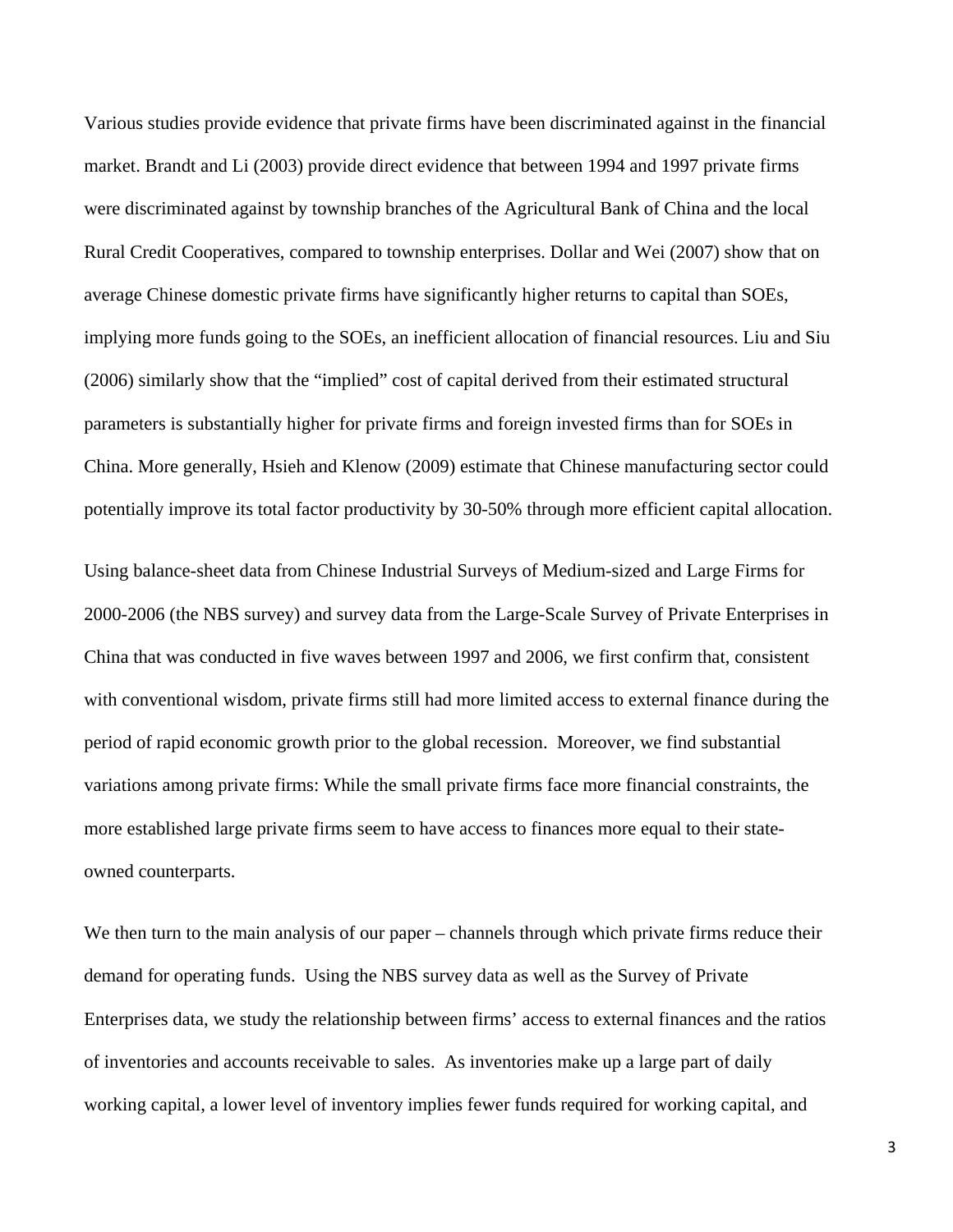thus less need for finances. Likewise, lower average level of accounts receivable means that firms recover their revenues and use them for working capital financing more quickly, thus relying less on external financing.

First of all, we find that the ratios of inventory to sales and accounts receivable to sales are substantially lower in private firms than in firms of other ownership types, even after controlling for various firm characteristics, industry, and location. Next, we show that these ratios depend on our measures of access to external finance both in a cross-section and in the fixed-effects panel. This suggests that not only firms with less access to credit have lower ratios of inventories and accounts receivable to sales (cross-section results), but also that firms make greater adjustments in their inventories and accounts receivable when credit gets tighter (fixed-effects panel results). These results are robust to adjusting measures of inventory and accounts receivable to sector averages and using lagged values of our measures of access to financing. Moreover, we find that for firms in sectors that are more dependent on external financing the relationships between access to finance and inventory and accounts receivable ratios are stronger.

An important question is whether the low levels of inventories and accounts receivable induced by limited access to external finances are in fact below the levels necessary to guarantee optimal sales. In other words, are the low ratios of inventories and accounts receivable observed in Chinese private firms just another indicator of detrimental effects of limited access to external finances? One warning sign is the fact that these ratios for private firms are even lower than for those in majority foreign-invested firms, which are thought to be the most efficient among Chinese firms. To address this question, we estimate non-linear regressions of various measures of firm profitability on inventory and accounts receivable ratios, and find that firm profitability is monotonically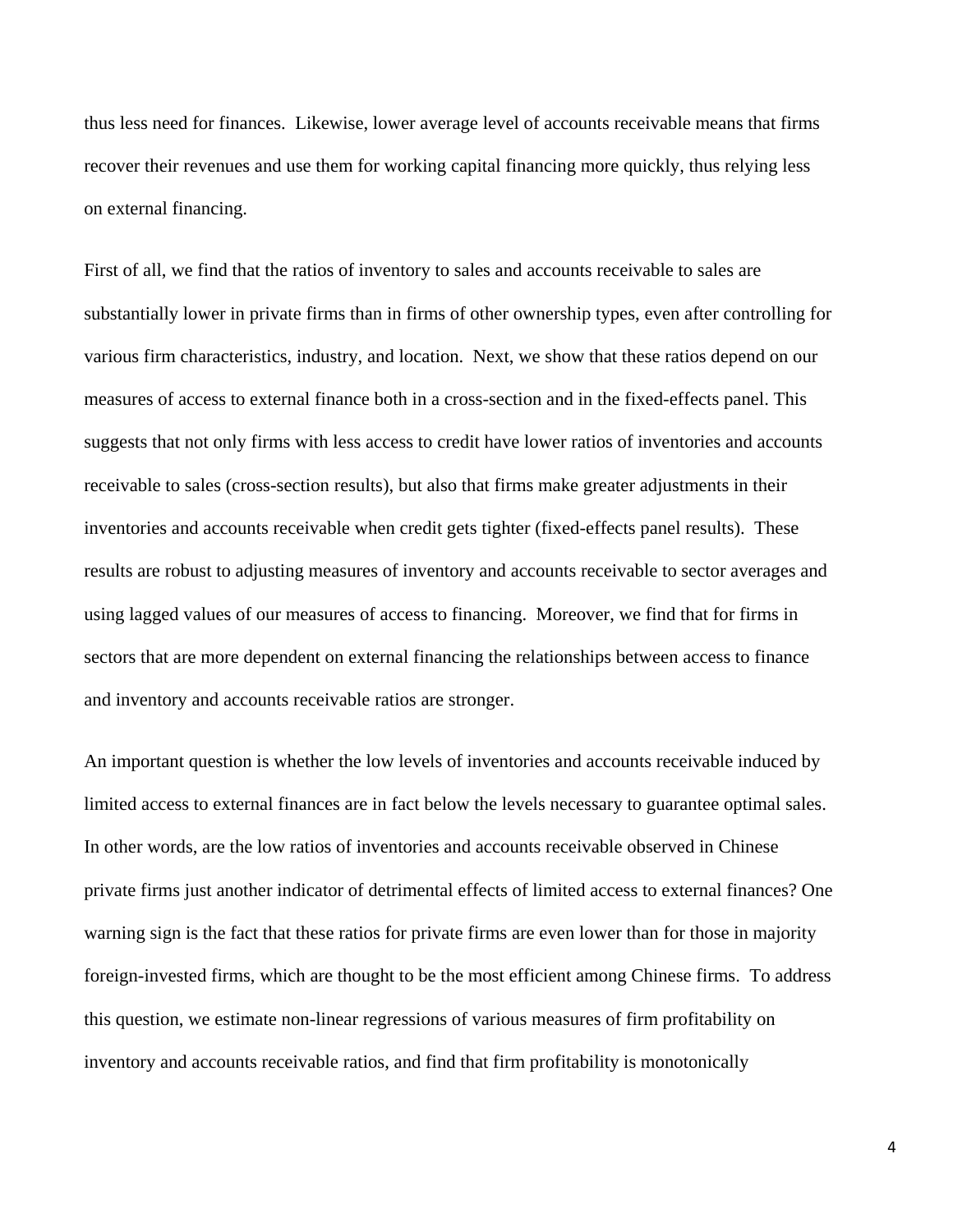decreasing in these ratios. In other words, there is no evidence that low ratios of inventories and accounts receivable to sales in private firms are associated with lower profitability.

We take a step further and find that lower levels of inventory and accounts receivable are actually associated with higher levels of productivity, and more so in industries with higher shares of final goods inventory in total inventory and in sectors that use more trade credit. The results for inventory are consistent with the findings made by Lieberman and Demeester (1999) for Japanese car manufacturers. Here the argument is that a lower inventory level makes it easier to expose and subsequently resolve problems throughout the production process, leading to higher productivity. On the other hand, the higher productivity in firms with lower accounts receivable/sales ratios may be explained by the firm's greater ability to fully utilize its production capacity (Fisman 2001), to better coordinate activities among various employees, and to finance processes, products, or technology development that help enhance productivity. Thus, lower levels of inventory and accounts receivable increase firms' profitability through both higher productivity and lower financial costs.

It is important to emphasize that our results do not imply that there are no costs associated with limited access to financing by private firms. It is quite likely that restricted access to credit is impeding the development of Chinese private firms by limiting fixed assets investment and growth. We do, however, show that private firms in China have found ways of coping with day-to-day shortage of finances through becoming more cost effective in ways that do not harm their profitability. Such efficiency improvements also make private firms in China more competitive compared to their state-owned counterparts in China and potentially more competitive compared to less constrained firms in other countries. In fact, another way to see our findings is that SOEs have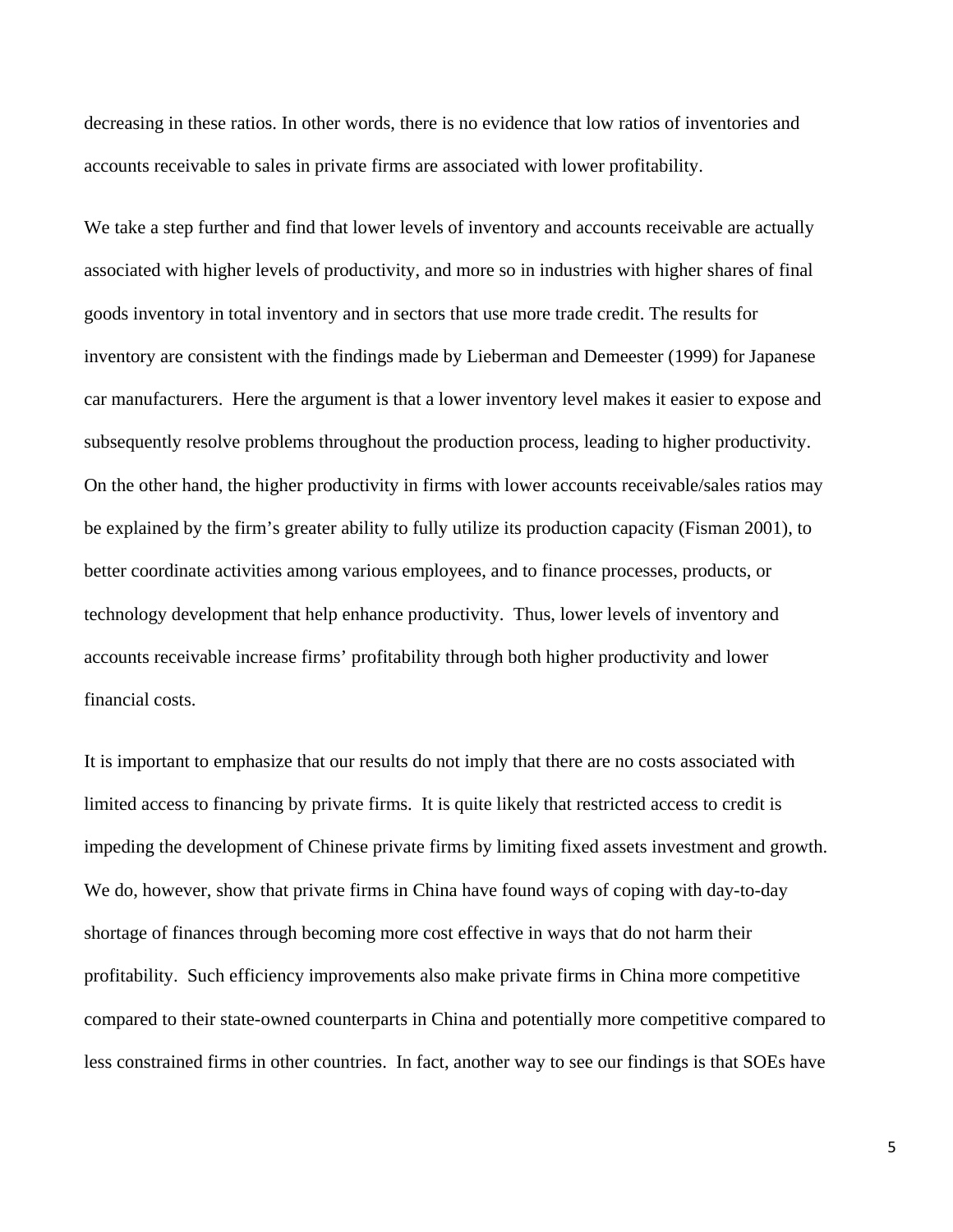extraordinarily easy access to credit which leads them to accumulate inefficiently high levels of inventory and accounts receivable.

The rest of the paper is organized as follows. Part 2 uses new data to demonstrate that private firms are more financially constrained compared to state-owned firms. Part 3 shows that firms respond to constrained financial access by reducing their levels of inventories and accounts receivable. Part 4 analyzes the effects of such mechanisms on profitability and productivity, and Part 5 concludes.

### **2. Do state-owned firms have easier access to external financing?**

Our data come from two main sources. First, we use balance sheet and ownership information from the Chinese Industrial Surveys of Medium-sized and Large Firms for 2000-2006, which includes all state-owned firms and firms of other ownership types that are in excess of a certain scale. This data set is commonly referred to as the National Bureau of Statistics (NBS) manufacturing census, and consists of an unbalanced panel with a total of  $496,738$  firms for  $2000-2006$ . For short, we will refer to this data set as the "census" data. We use two versions of these data – the cross-section of firms in the last year of our sample (297,665 firms) and a balanced panel that only includes firms that were in our data in each of the years during 2000-2006 (48,382 firms, 338,674 observations).<sup>d</sup>

Second, we use survey data from the Large-Scale Survey of Private Enterprises in China jointly conducted by the All China Federation of Industrial and Commerce (ACFIC) and the United Front of the Chinese Communist Party in 1997, 2000, 2002, 2004, and 2006, often with help from the Bureau of Industry and Commerce. This survey is a repeated cross-section in which firms are not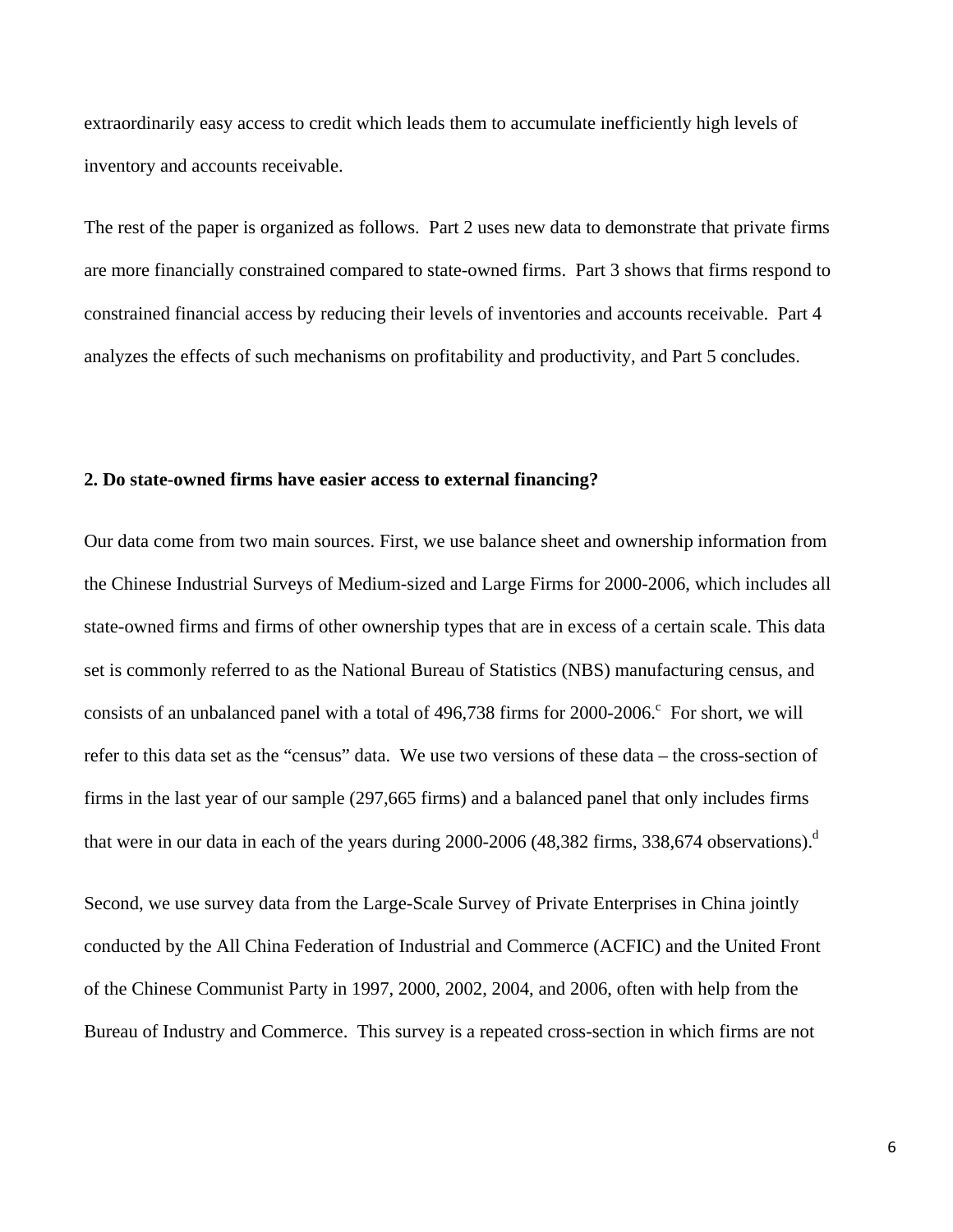matched across years. A total of 18,527 firms are surveyed over all the years, and only private firms are included. For short, we will refer to this data set as the "survey" data.

The census data covers firms of all ownership types, including those with foreign capital share. We classify firms by ownership types in two ways – by the registration type, and by the type of investor holding the majority share of the paid-up capital. While the first measure may be outdated, as the registration of the firm may not change as soon as the firm's capital structure changes, it is possible that the registration type, rather than the *de facto* ownership structure determines the access to financing. We will refer to the two classifications as the *de jure* ownership type (by registration) and the *de facto* ownership type (by actual shares).

Using the 2006 cross-section, Table 1 shows that in most cases there is a good match between the two classifications. Note that one exception is the set of firms with the majority share held by "legal person," which are mostly registered as private firms, but could also be in other categories. In what follows, we will analyze results using both classifications, but to spare the reader from all the details, we will only report results from the *de facto* classification analysis and point to the differences wherever they arise.

### [Table 1 about here]

It is important to note that the samples of firms in the three data sets we consider – the 2006 crosssection of the census, the balanced panel from the census, and the private firm survey – are quite different. The manufacturing census has a minimum size threshold for including private firms, which was revised and simplified in 2004. Consequently, many of the smaller private firms that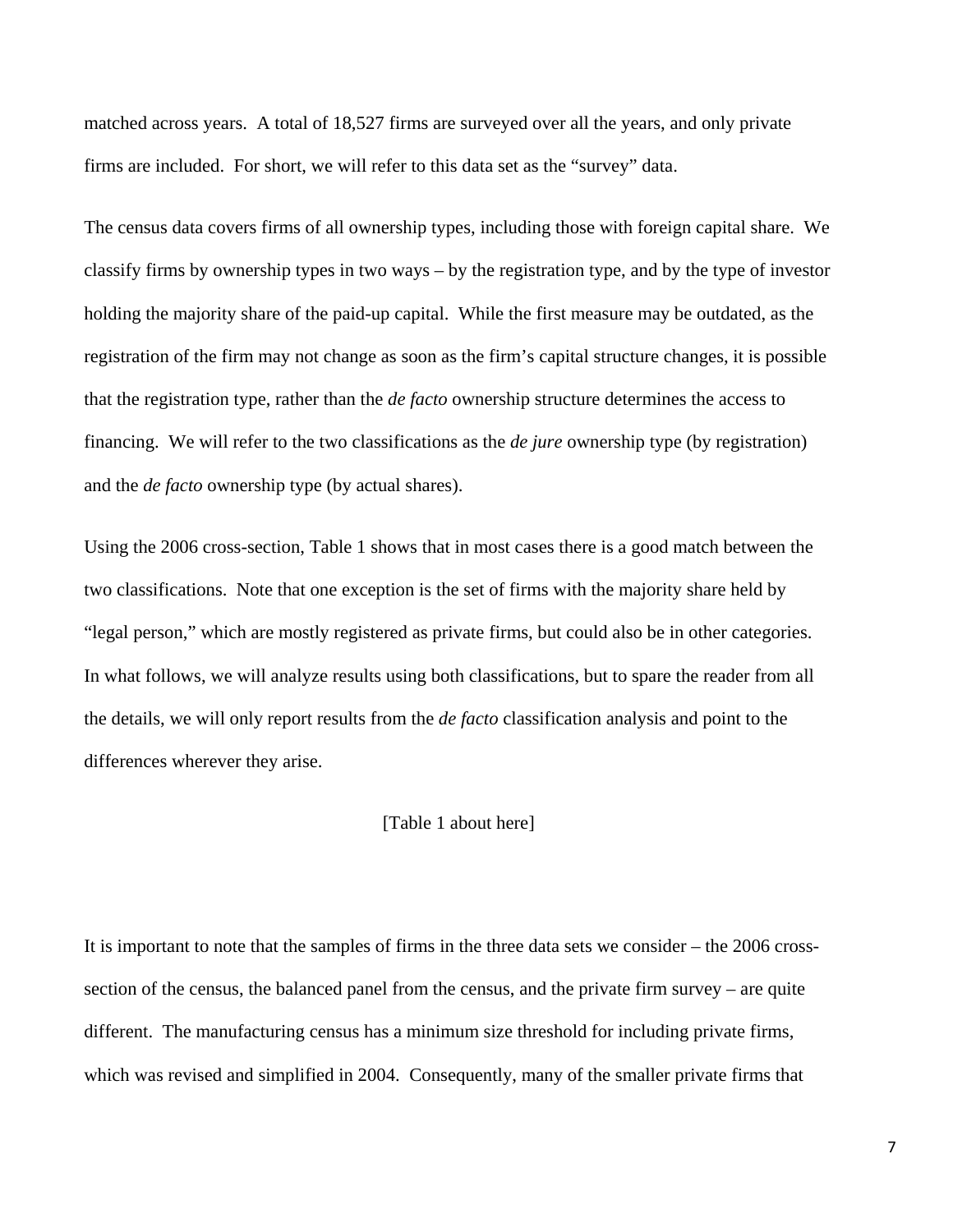appear in the 2006 cross-section are not included in the balanced panel that extends back to 2000. The firms covered in private firm surveys, on the other hand, are almost exclusively small firms. As a result, the balanced panel data includes mostly SOEs and large private firms, the 2006 census cross-section also includes smaller private firms, while the private firm survey includes only private firms, which are mostly small ones.

As discussed previously, a main indicator of how efficiently the financial system operates in China is whether banks treat firms of different ownership types differently when extending loans to them. Thus we first study how SOEs differ in their access to formal loans as compared to private firms. We confirm that state-owned firms still have easier access to external financing: they tend to have slightly higher leverage (debt/total assets) and higher share of financial expense in total expense, while they pay half as much expense per unit (RMB) of their external financing compared to private firms (see Table 2). $^e$ 

For the balanced panel of the firms, we see that while leverage was more or less unchanged during our sample period for SOEs, it in fact declined for private firms, holding the sample constant. Moreover, for older and larger private firms that were in our balanced panel since 2000, leverage is in fact a bit higher than for SOEs and is declining. If we include new firms, however, as in our 2006 cross-section, the average leverage of the private firms is substantially lower than in the balanced sample, suggesting that new entrants have more restricted access to financing than older private firms and than SOEs. In addition, smaller private firms, the ones included in our survey data, have less than half the leverage level of the private firms in the census, indicating that access to finance is particularly hard for young small private firms.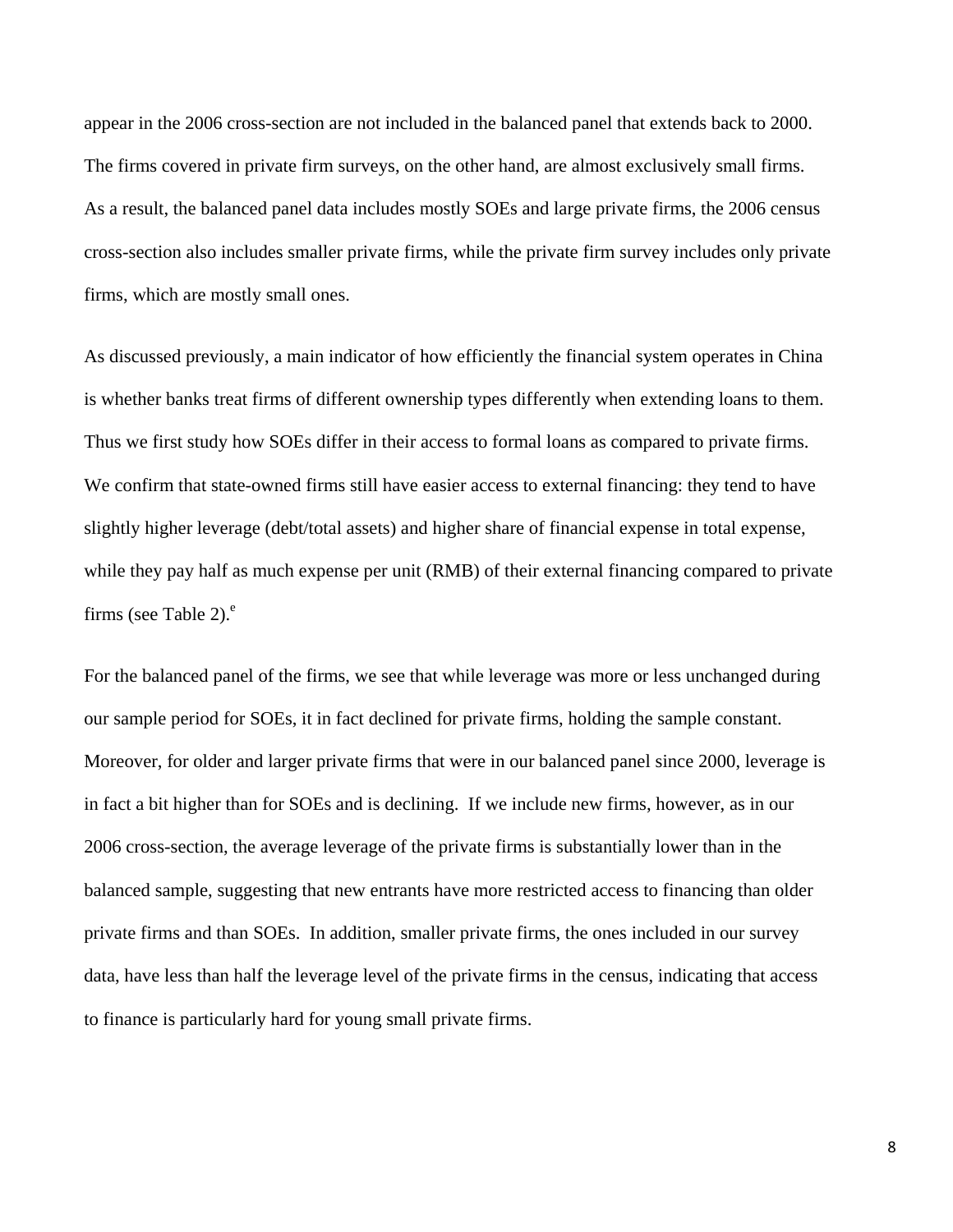Looking at the share of financial expense in total expense, we find that even in the balanced panel the share is a lot lower for private firms than for the SOEs. It becomes even lower once we include all firms as in our 2006 cross-section. At the same time, interest expense as a ratio to total debt is almost twice as high for private firms as it is for SOEs, in both the cross-section and the balanced panel. This indicates that when private firms do access external finance, they pay substantially more for it than SOEs. In addition, we see that total financial expenses and interest expenses have declined on average for SOEs during our sample period, while they remained basically unchanged for private firms.

#### [Table 2 about here]

As private firms in China are on average younger and smaller than state-owned firms and therefore lack credit history and reputation, one potential reason for the latter's easier access to finances could be their better creditworthiness rather than prejudice against private firms in the formal financial sector. We address this difficulty in interpretation by estimating the effects of ownership controlling for size and measures of creditworthiness (such as liquidity and profitability) using the regression analysis.

Table 3 reports the results of the regression analysis that conducts this test for the 2006 crosssection. We do see that at least for leverage size matters as well – once we control for the log of assets, the coefficient on the SOE dummy falls by about half, indicating that half of the difference in leverage between private firms and SOEs in the 2006 census cross-section is due to the fact that state firms tend to be larger. Nevertheless, we still find that state-owned firms have significantly higher leverage, larger ratio of financial to total expenses, and lower share of accounts payable in total debt, even after controlling for size, profitability, and liquidity measures. These findings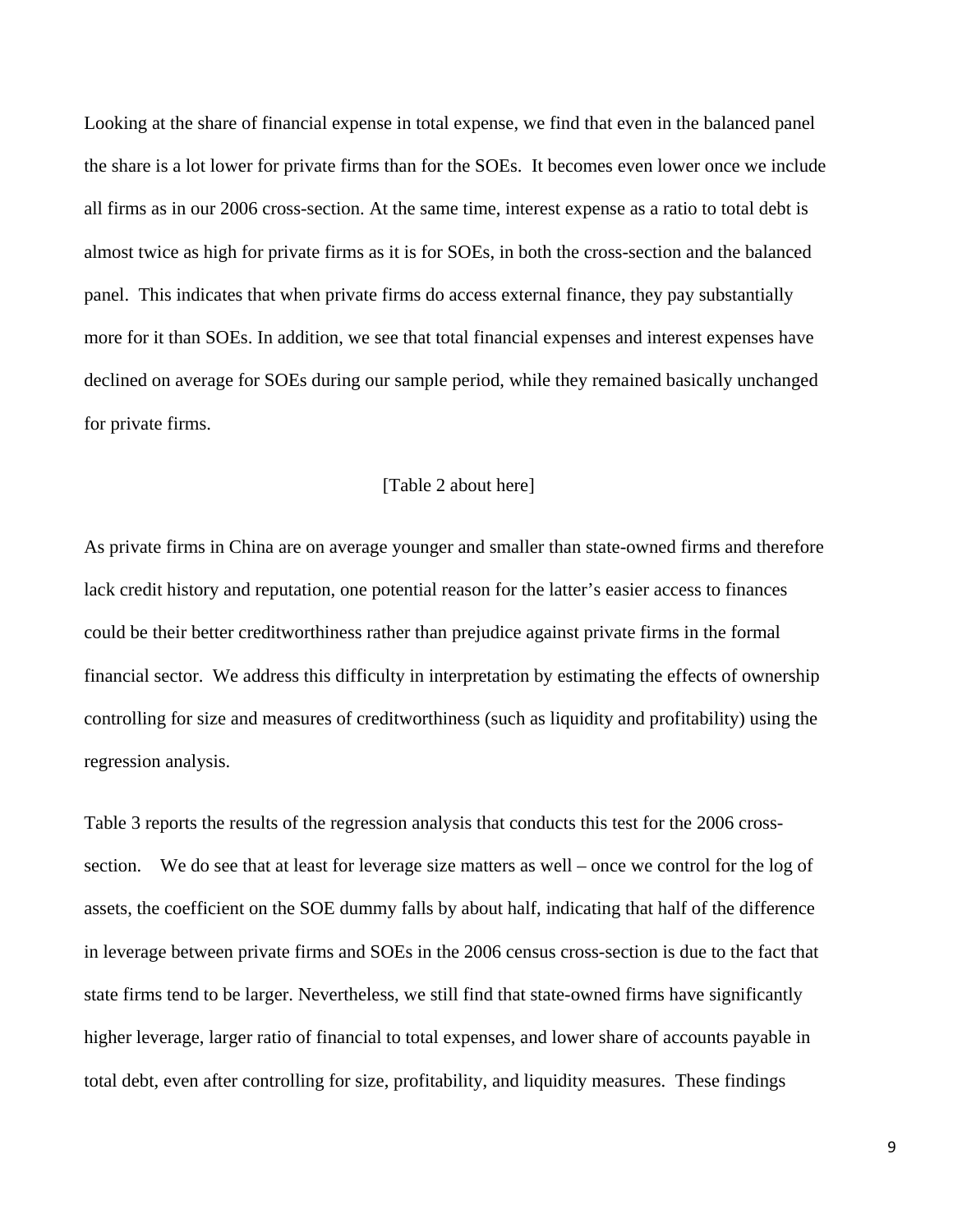confirm that state-owned firms have easier access to formal external finance and rely less on informal finance than other firms.

### [Table 3 about here]

We repeat this analysis for the balanced panel to see what the trends were between 2000 and 2006 (or between 2003 and 2006 in the case of accounts payable over debt). To this end, we interact the indicator for majority state-owned firms with the time trend and estimate a panel regression by GLS with random effects (see Table 4). We find that although in our balanced panel sample the leverage is roughly the same for private firms and SOEs, the other two measures indicate that even for this sample, which only includes larger and older private firms, the private firms have more difficult access to credit. While these differences between state-owned and other firms diminish over our sample period, the rate of convergence is very slow for the share of financial and interest expenses. Moreover, if we consider the ratio of long term debt to long term assets, we find that state-owned firms had larger, and growing, ratio throughout the sample period. As a result, there is evidence for more limited financial access by Chinese private firms as late as 2006, shortly before the outbreak of the recent financial crisis.

[Table 4 about here]

### **3. Reducing financing needs through inventory and accounts receivable**

Given the above findings, how is it possible that private firms in China have been growing so fast? We propose two ways private firms may have used to lower their demand for external financing, which, to the best of our knowledge, haven't been explored in the literature. Table 5 shows that in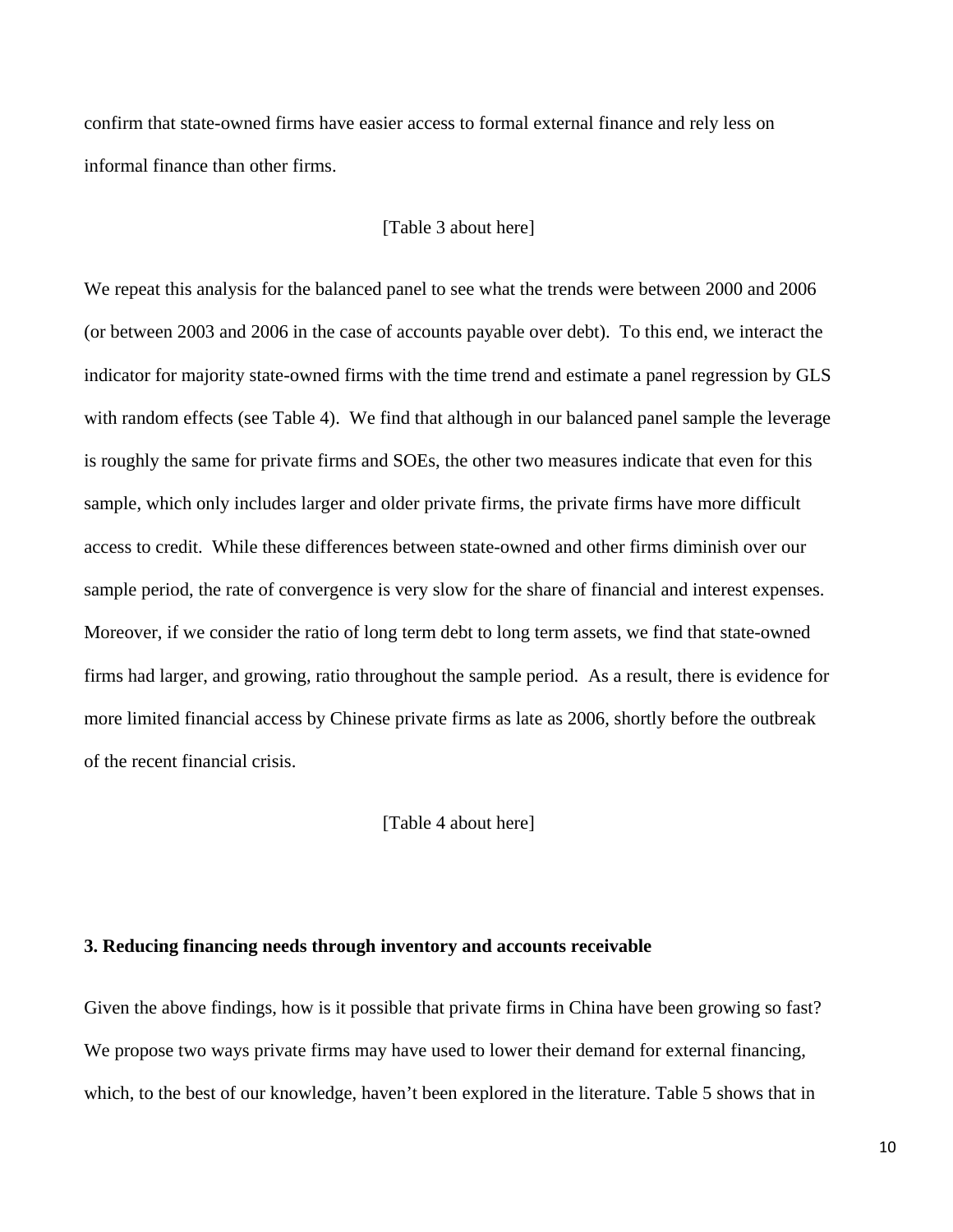our 2006 census cross-section, private firms have substantially lower inventory/sales ratios than their SOE counterparts: 14% vs. 31%. They also have lower accounts receivable/sales ratios than SOEs: 13% vs. 16%. In fact, among firms of all ownership types, both of these ratios are the lowest for the subsample of private firms.

### [Table 5 about here]

As these firms are all industrial firms exceeding a certain size, such huge differences in the inventory/sales ratio and the accounts receivable/sales ratio most likely indicate much more efficient management of inventories and accounts receivable, and thus lower need for working capital in private firms, as compared to SOEs. To test the hypothesis that the low levels of inventory and accounts receivable reflect the attempt of financially constrained firms to reduce their need for working capital funds, we regress the inventory and accounts receivable ratios on our measures of credit constraint, namely leverage, financial expense/total expense, and interest expense/debt ratios. The results are presented in Table 6, with panel A giving the 2006 crosssection results and panel B giving the firm fixed effects results for the balanced panel. As expected, we find statistically significant correlations for all three measures of access to external financing in both the cross-section (with ownership and industry dummies included) and in the panel (with firm and year fixed effects).

### [Table 6 about here]

The cross-section results show that firms with easier access to external financing, reflected by higher leverage, higher ratio of financial to total expenses, or lower ratio of interest expenses to total debt, tend to have higher level of inventories and accounts receivable. Fixed-effect panel results further show that when access to external finance gets tighter for an individual firm, as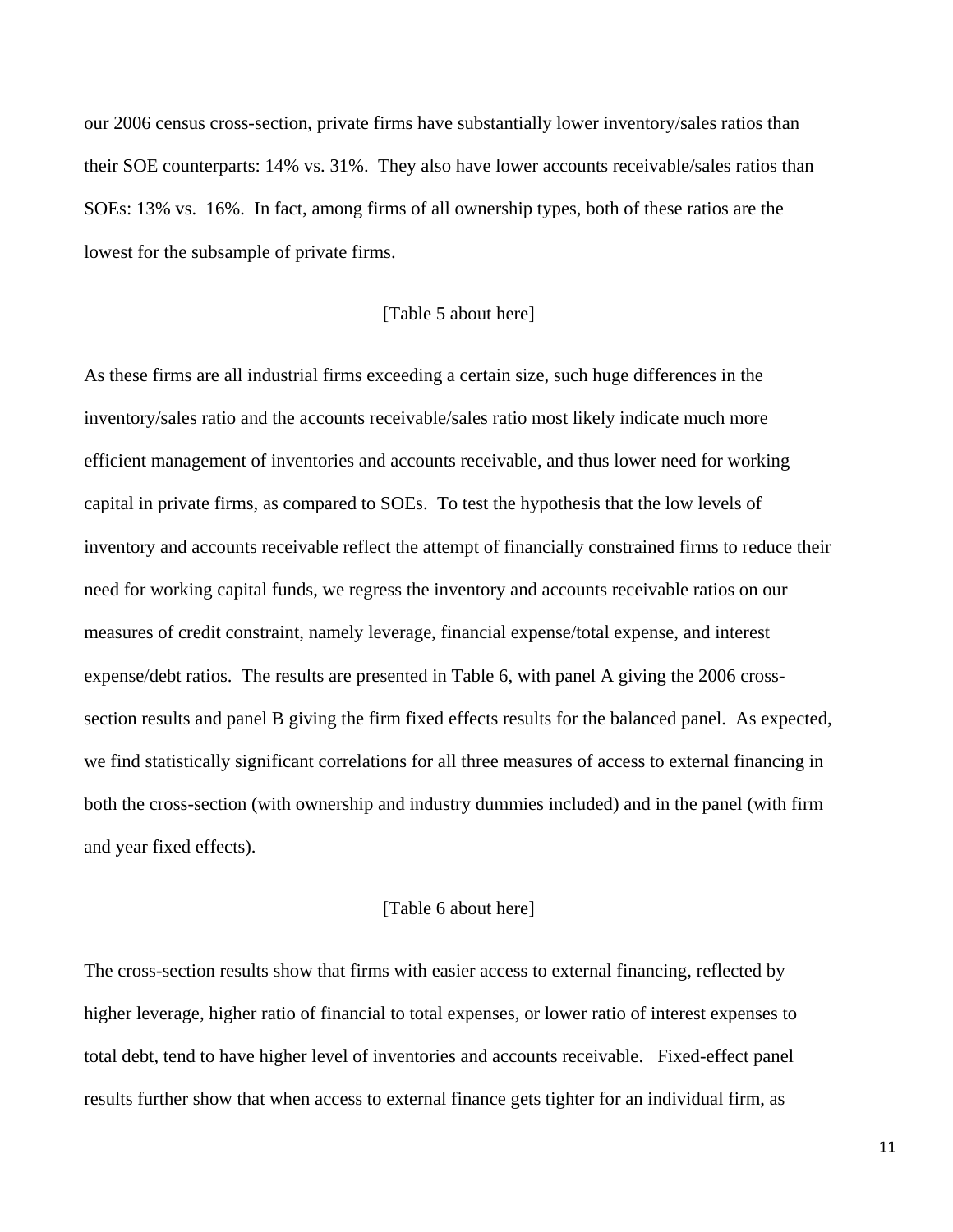reflected in this firm's lower leverage, lower ratio of financial to total expenses, or higher ratio of interest expenses to total debt, it lowers its inventory and accounts payable ratios.

To address a potential concern that these results are driven by the changes in the denominator of both inventory and accounts payable ratios, namely sales, over time, we add to our panel estimation the growth rate of sales as a control variable. The results are reported in column (5) of Table 6B, with all the main results preserved. In particular, coefficients on the variables of interest remain largely unchanged even though we now have one less year of data for each firm.

In terms of economic importance of the effects, we find in the cross-section sample that firms with access to finance the same as an average private firm (55% leverage, 1.6% ratio of financial to total expenses, and 3% ratio of interest expenses to total debt) will have inventory to sales ratio that is 4.3 percentage points lower and accounts receivable to sales ratio that is 1.6 percentage points lower than a firm with access to finance equal to an average state owned firm (56% leverage, 4.7% ratio of financial to total expenses, and 1.6% ratio of interest expenses to total debt). These differences explain a large fraction, 28% and 61% of the differences in the inventory to sales and accounts receivable to sales ratios, respectively, between an average private firm and an average SOE.

In the panel we find that if access to external finances improves from the average level of private firms (leverage of 60%, financial to total expense of 2.7%, and interest expense to total debt of 3%) to the average level of state owned firms (56%, 5.7%, and 1.9%, respectively), the inventory to sales ratio would increase by 3.6 percentage points, which would explain just over a quarter of the difference in the ratio between private and state owned firms. The same change would lead to an increase in the accounts receivable to sales ratio by 1 percentage point, explaining a third of the difference between private and state-owned firms. These magnitudes are large, given that they are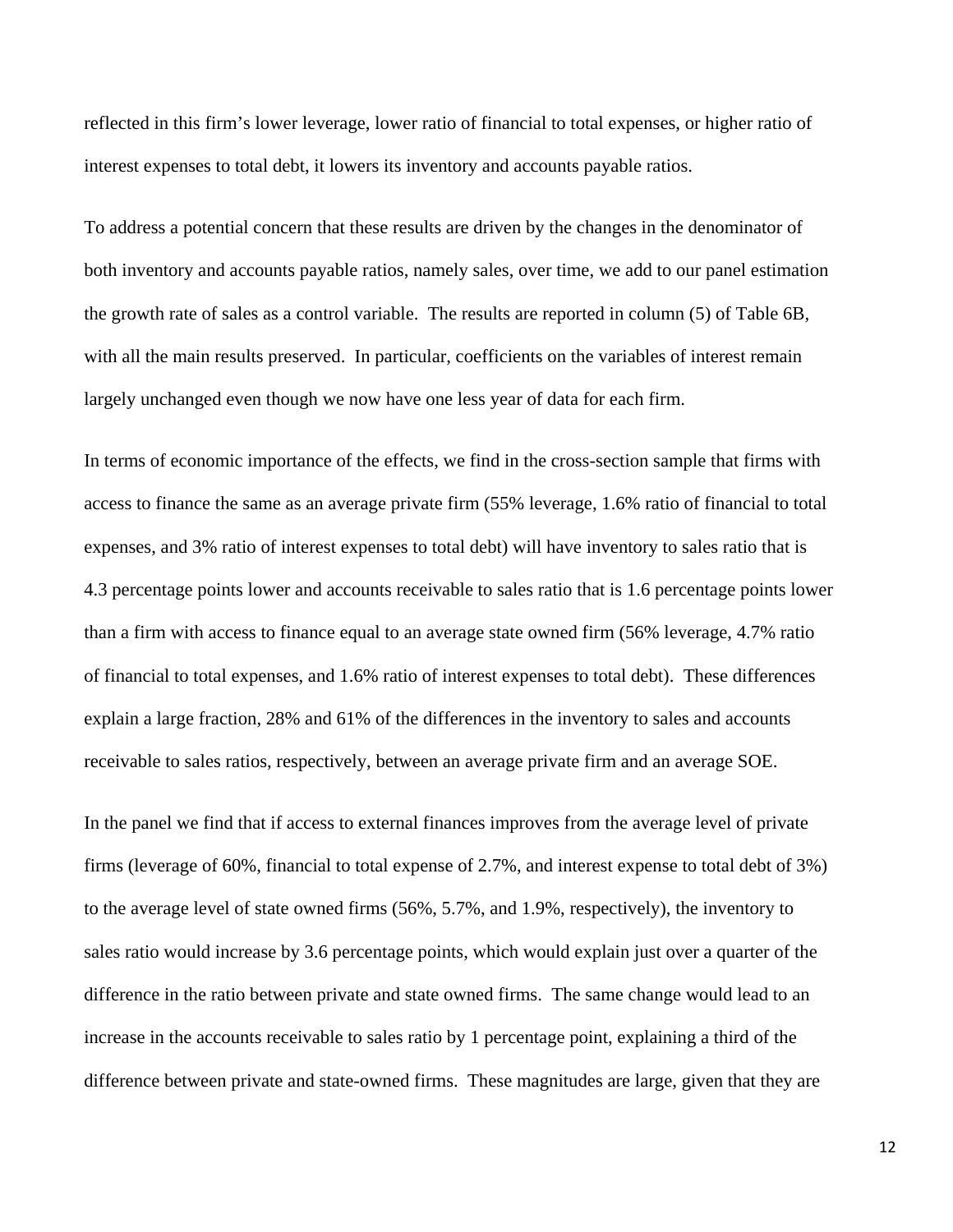identified by within variation over time in the relevant variables for individual firms, and that private firms in the balanced panel sample are older and larger and thus tend to be more similar to state owned companies.

We also study the patterns using the private firm survey data, which provides information on small private firms. Unfortunately, this survey does not provide information on inventory, but we can still analyze the effects of financing constraints on accounts receivable to sales ratio. Moreover, as financial costs are not available in the survey data, we only use leverage and interest rate as measures of credit constraints. Finally, the repeated cross-section nature of the data precludes us from conducting firm fixed effects estimation, but we do control for industry, province, and year fixed effects in the analysis.

As Panel C in Table 6 shows, leverage has positive and significant effects on the accounts receivable to sales ratio. Thus, the results obtained are largely in line with those for the census data, suggesting that the positive correlation between access to external finances and the level of working capital applies to small Chinese firms as well as large and medium-sized firms. Furthermore, the estimated effect of leverage on accounts receivable is larger than what we obtained for the large and medium-sized firms, suggesting greater sensitivity of small private firms' accounts receivable ratio to the availability of external funds.<sup>f</sup>

A natural concern with the results described above is the potential endogeneity. There may be some other factors---unobserved to researchers---that cause firms to face more financial constraints and at the same time carry lower levels of inventory and accounts receivable. To address this issue, we conduct a few robustness tests using our balanced panel data. First, we compute the inventory/sales ratio and accounts receivable/sales ratio relative to the sector averages and rerun the estimations.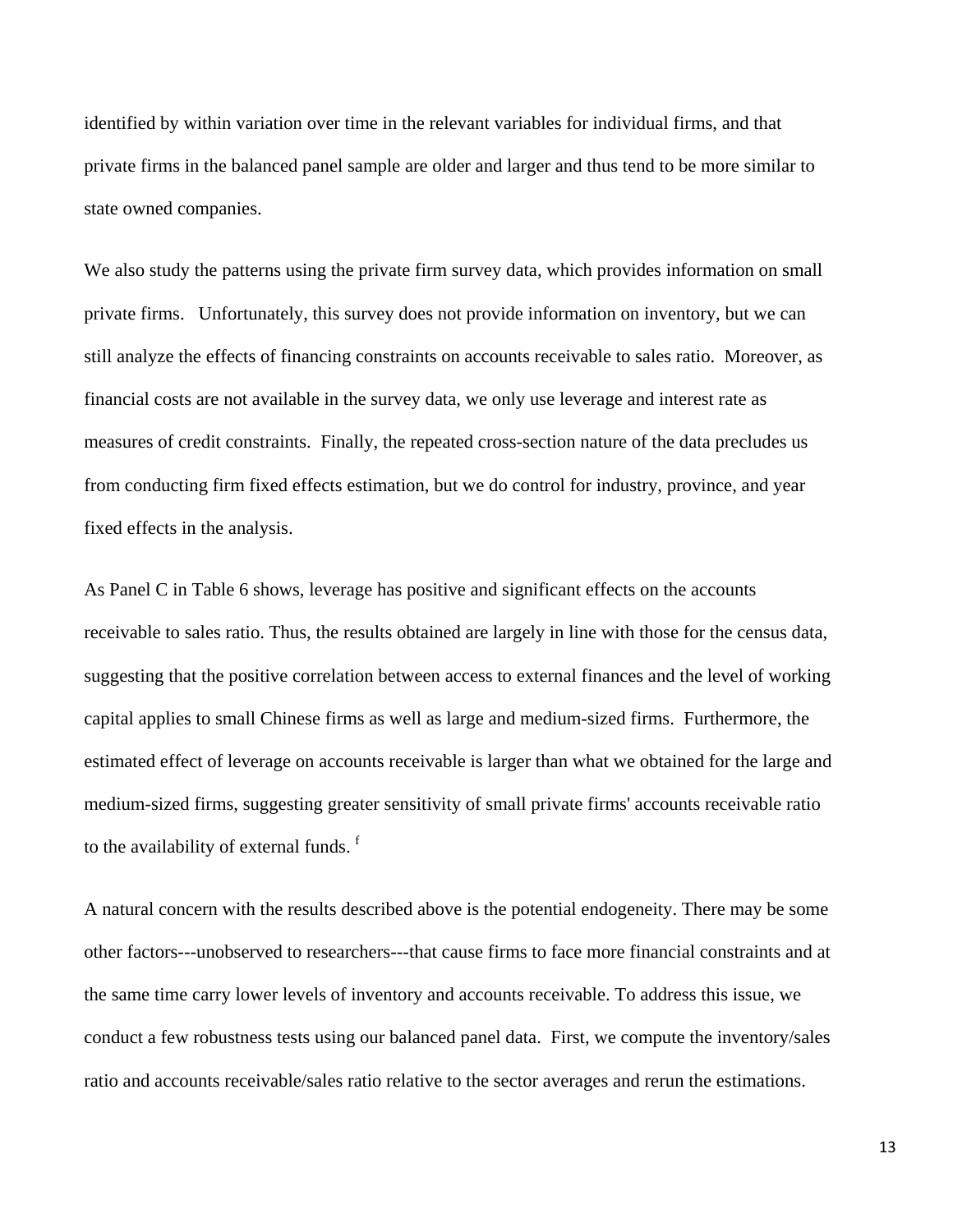This adjustment allows us to make sure that our results are not driven by differences in inventory and sales technologies across industries. Panel A of Table 7 presents the results from this analysis. We can see that not only our results remain qualitatively the same, but the magnitudes of the coefficients are essentially unchanged.

### [Table 7 about here]

Next we repeat the analysis with all three measures of access to external finances lagged by one year. Since our estimation is conducted with firm fixed effects, the coefficients are identified by over-time variations in our dependent and independent variables. Lagging independent variable by one year allows us to test whether our main results are driven by reverse causality. Panel B in Table 7 shows the results of this test. With the exception of lagged leverage in the accounts receivable regressions, our results remain qualitatively unchanged, although coefficients are somewhat smaller in magnitude. This suggests that we cannot reject causal relationship between limited access to external finance and lower levels of inventories and accounts receivable.

We then adopt the Rajan-Zingales approach to study how the relationship between financial constraints and inventory or accounts receivable levels differ across sectors with different degrees of reliance on external finances. If our argument is correct that the lower level of inventory or accounts receivable is a result of financial constrains faced by firms, then such an effect should be larger in sectors that have a greater reliance on external finances. To test this possibility, we include in the above estimation additional explanatory variables: the index of external finance reliance (based on U.S. data from 1980 from Rajan and Zingales 1998) and its interactions with the various financial constraint measures.<sup>g</sup> The results presented in Panel C of Table 7 show that firms in sectors more dependent on external finances reduce their inventory and accounts payable levels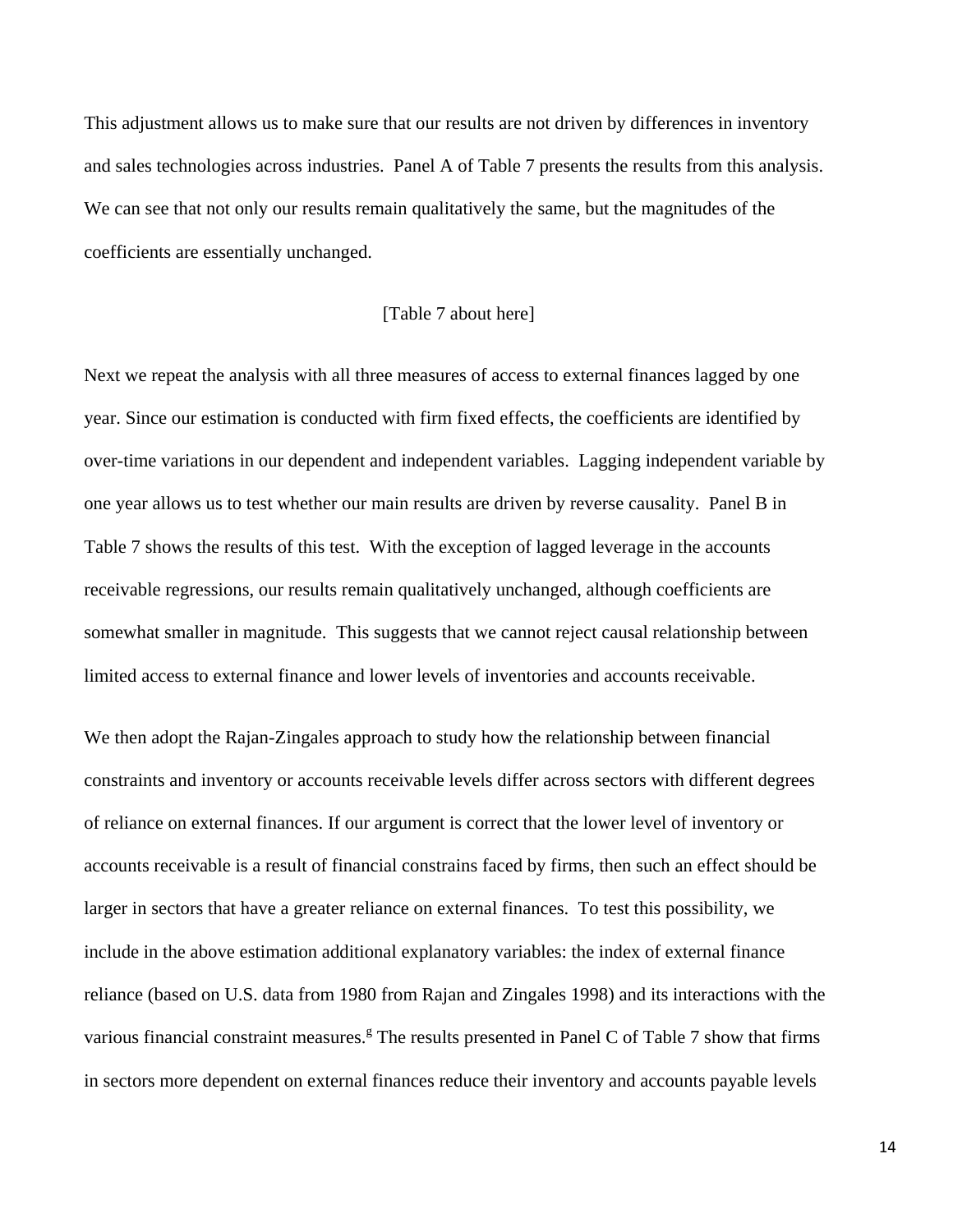more in response to an increase in financial constraints. These findings are consistent with our hypothesis that financially constrained firms reduce their financial needs by adjusting their inventory and accounts payable levels.

#### **4. Do low ratios of inventories and accounts receivable harm profitability?**

We have demonstrated that firms with more limited access to external finances tend to have lower inventory and accounts receivable ratios. We also have shown, in the fixed effects regression, that a given firm lowers these ratios in response to worsening financing conditions. A natural question that arises is whether these effects of limited access to external finance may be harmful to firms because inventory and accounts receivable ratios of financially constrained firms are so low as to prevent them from operating at an optimal level of sales. In fact, both ratios in private firms are even lower than those in foreign invested firms. If we assume that foreign invested firms are both unconstrained financially and efficient at managing their inventory, this may imply that private firms may in fact be reducing their inventory below the optimal level, confirming the suspicion above.

Table 8 shows that this fear may not be justified, as the total and the component inventory days for Chinese private firms (inferred from the inventory data) are all comparable to the average levels in OECD firms in 1994-2004. In contrast, most other types of Chinese firms have longer inventory days, particularly in raw material and intermediate goods inventories. The Chinese private firms are even closer to firms in Japan and Korea, China's two Asian neighbors. If one uses Korea as a benchmark, the Chinese private firms still have room to further reduce their inventory level. In other words, although much lower than other types of Chinese firms in inventory levels, especially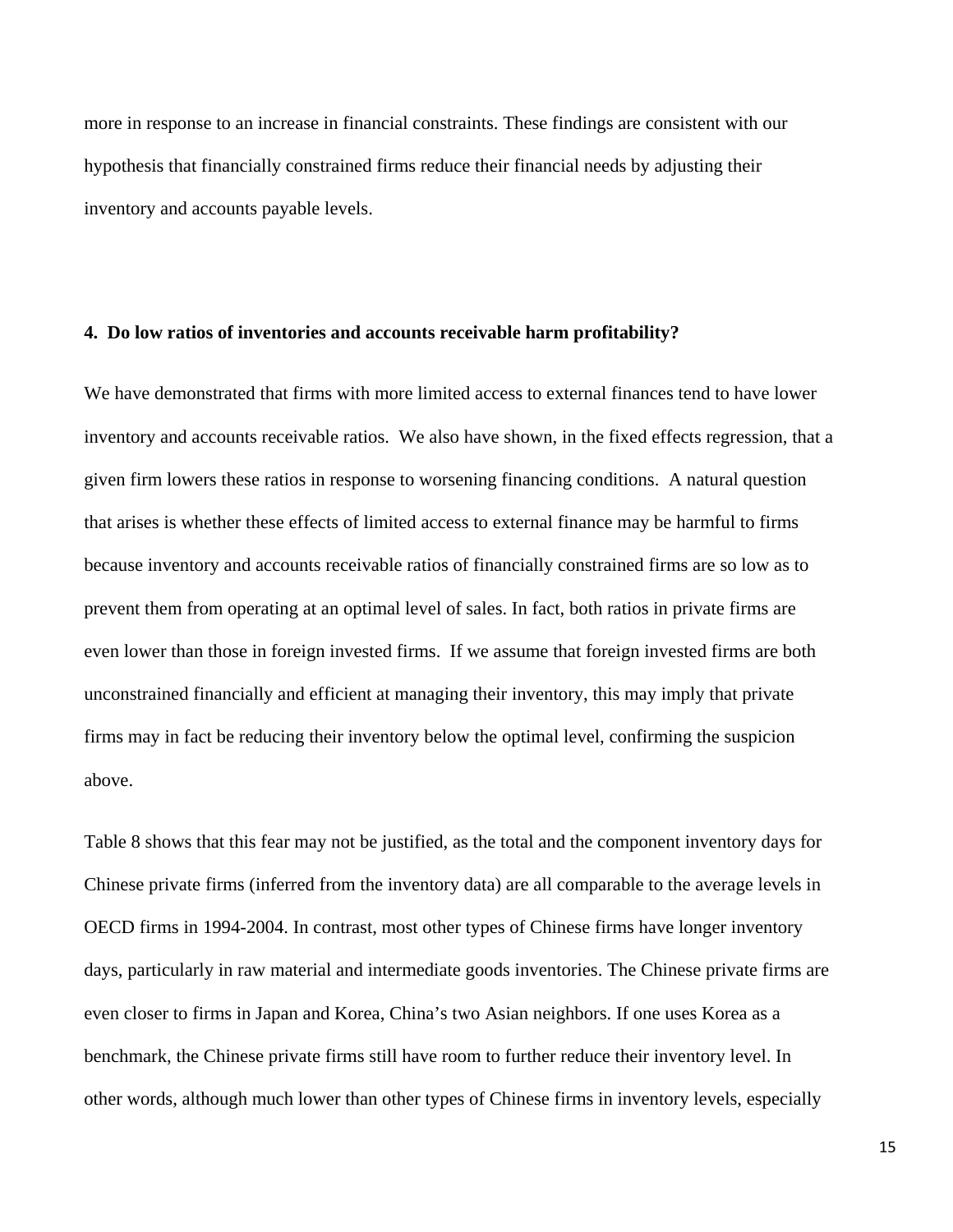Chinese SOEs, Chinese private firms seem to operate within the normal range of inventory levels by international standards. The time coverage difference between the Chinese data and the OECD data further strengthens this argument, as improvements in inventory technologies have led to declining inventory levels over time.

### [Table 8 about here]

Table 9 compares Chinese firms with U.S. firms in terms of the accounts receivable/sales ratio. For large firms, Chinese firms have slightly lower account receivables ratios than their American counterparts. Given that U.S. data is from late 1980s while the Chinese data is for this century, and that the accounts receivable/sales ratios tend to decrease over time due to more advanced payment methods, it is reasonable to argue that large firms in the two countries have similar RA/sales ratios. For small firms, Chinese firms have higher average AR/sales ratios than the U.S. firms yet lower median ratios, implying more variation among small Chinese private firms in their ability to recoup sales revenue from customers. As seen before, among large and medium-sized firms, Chinese private firms maintain lower levels of accounts receivable than Chinese SOEs. Overall, there is no clear evidence that Chinese private firms have to maintain overly low RA/sales ratios.

### [Table 9 about here]

Yet, to further address the possibility of Chinese private firms carrying levels of inventory and accounts payable that are too low, we now study the potential non-linear effects of inventory and accounts receivable ratios on profitability and productivity of the firms. In Table 10 we show the estimation results of regressing profitability measure (pretax or after-tax return on assets) or total factor productivity measure on the ratios of inventory and accounts receivable to sales and the squares of these ratios.<sup>h</sup> If reducing inventories below a certain level has a detrimental effect on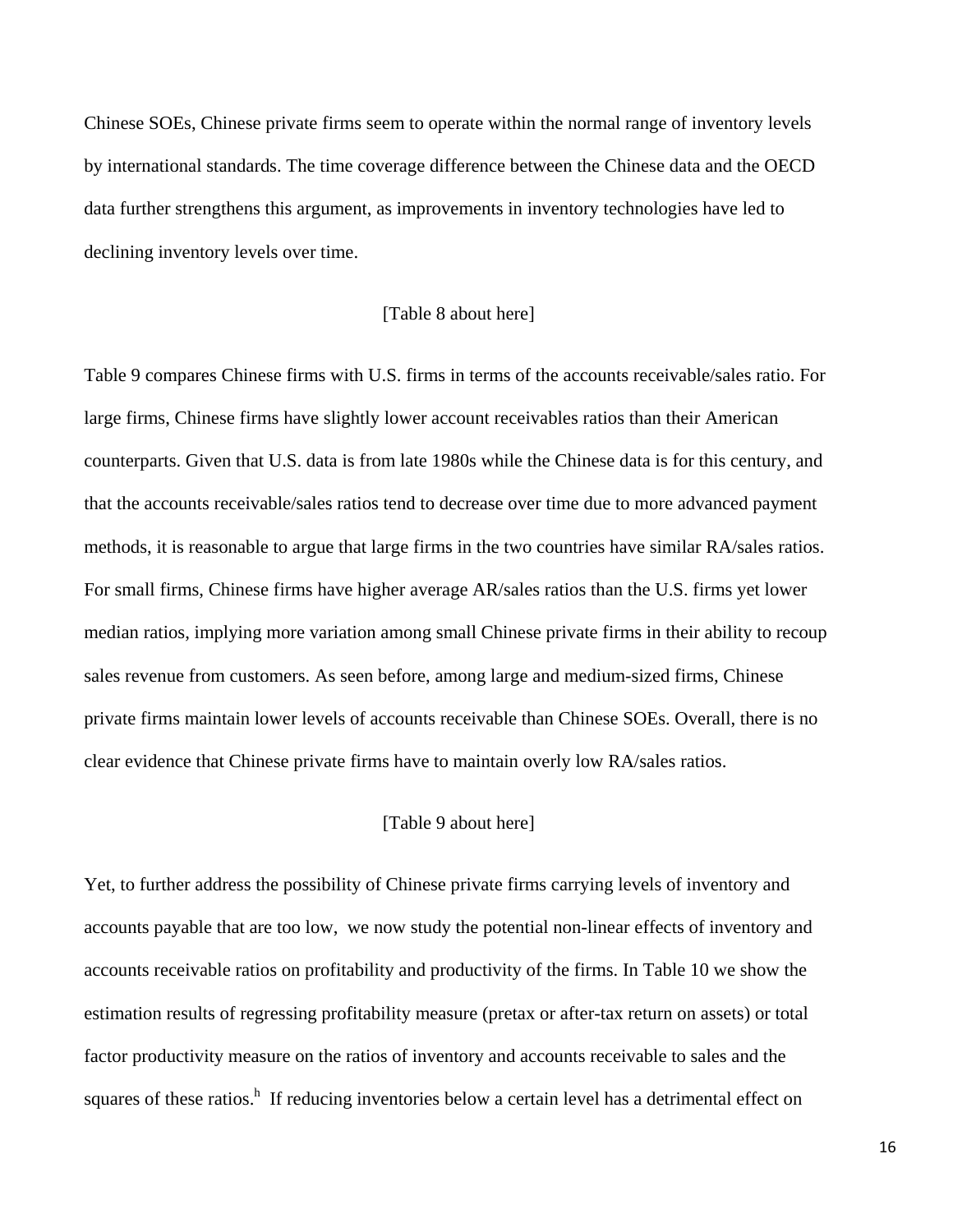profitability, we should see a negative coefficient on the square term and positive coefficient on the linear term. As columns 1, 2, 4, and 5 of Table 10 show, for both inventory and accounts receivable the pattern is reversed – the coefficient is positive on the square term and negative on the linear term. Furthermore, the magnitudes of these coefficients indicate that for the entire range of values for both ratios, lower ratios are associated with higher profitability – the minima of both quadratic functions are above the highest value of the ratios in our data.<sup>i</sup> The findings related to inventory levels are consistent with Lieberman and Demeester (1999) who studied Japanese car manufacturers, while the results on accounts receivable are in line with those in Fisman (2001).

### [Table 10 about here]

Columns 3 and 6 of Table 10 show that productivity is associated with inventory and accounts receivable ratios in the same way as profitability – for the values of these ratios in our sample, lower ratios are usually associated with higher productivity. The theoretical argument in support of the findings on inventory is outlined in Lieberman and Demeester (1999): As firms have lower inventory levels, problems related to various steps in the production process are more easily exposed and thus are more likely to be resolved by managers and workers, which then leads to increases in firm productivity. As for trade credit, Fisman (2001) argues that greater supplier credit helps firms more fully utilize their capacity. By reducing working capital requirement, a lower accounts receivable level will have similar effects in helping firms reaching their full capacity and thus enhancing productivity. Additionally, the extra funds available may help make new process and technology more affordable, which further enhances productivity. It is worth noting that such an advantage is in addition to the channel of lower financial costs, which is the usually the focus of research.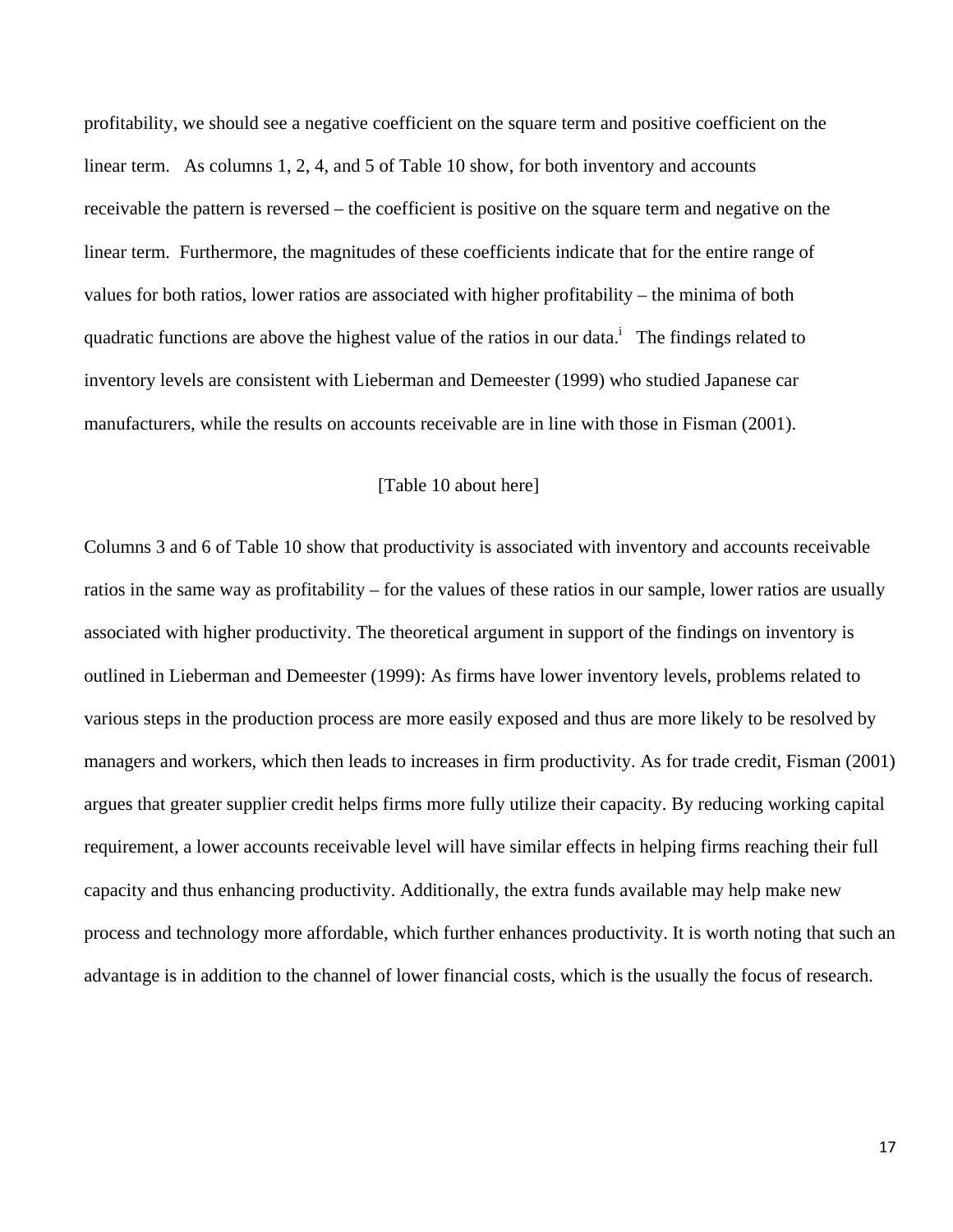Therefore, we find that for large and medium-sized Chinese firms, a) firms with lower inventory and accounts receivable ratios tend to have higher profitability and higher total factor productivity in the crosssection, controlling for industry and ownership type; b) controlling for firm fixed effects, when inventories and accounts receivables fall, firms become more profitable and more productive. To explore the patterns for small private firms, we again turn to the private firm survey data. Panel B presents the corresponding results using the survey data. As before, industry, province, and year dummies are controlled for in the analysis of the repeated cross-sectional data.

Columns 1-3 give estimation results using pretax and after-tax return on assets and a crude measure of total factor productivity as the dependent variable, respectively.<sup> $j$ </sup> As we can see, just like the results from analyzing the data for the larger firms, the linear term always has negative effects, while the effect of the quadratic term is always positive. For pre-tax return on asset, the coefficient on the linear term of the accounts receivable/sales ratio is the only that has a significant effect, implying that a monotonically negative correlation between accounts receivable and profitability: the lower the accounts receivable to sales ratio, the higher the profitability. Likewise, the results suggest that the relationship between accounts receivable and TFP is exclusively monotonic: the lower the accounts receivable to sales ratio, the higher the firm's TFP.<sup>k</sup> In addition, the effects of accounts receivable on both profitability and productivity are larger than those obtained for the larger firms. This is suggestive evidence that small private firms benefit more from managing their working capital more efficiently. As small private Chinese firms are the most constrained in their access to external finances, these findings provide more salient support for the argument that more efficient management of working capital (inventory and accounts receivable) may have led to better firm performance, both through lower financial costs and via real productivity gains.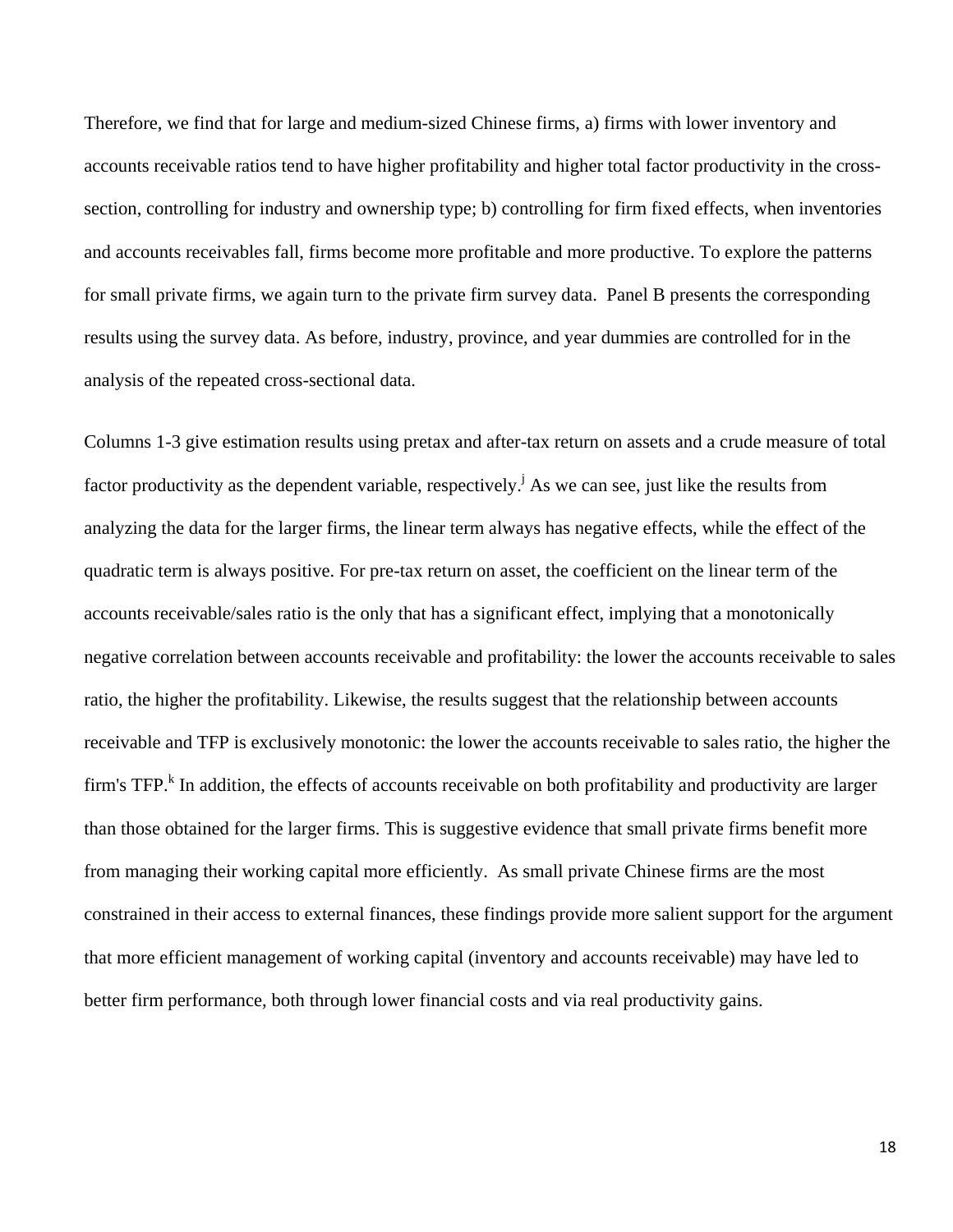One additional robustness test to support the argument that lower inventory levels can lead to higher productivity or profitability is the following. Among the different types of inventories, final products inventories are the easiest to change into sales, and thus the best source for higher profitability or productivity (measured on the basis of sales). Thus firms in sectors with a higher proportion of inventories in final products will find it easier to increase productivity and profitability by reducing the level of inventory. We are not aware of any existing indices that rank sectors by their inventory composition, thus we construct our own sector level inventory measures (at CIC 2 digit level averaged over 2000-2006) by focusing on foreign invested firms in China. These firms provide a reasonable standard for how firms allocate inventories without financial constraints. We then include two additional explanatory variables in the analysis above using the balanced panel data: the sector level ratio between final products inventory and total inventory, as well as its interaction with the firm level inventory/sales ratio. As expected, Panel A in Table 11 shows that firms in sectors with more of their inventories in final products indeed find it easier to increase both their profit rate (ROA) and their productivity (TFP), as the interaction term has the same negative sign as the inventory/sales ratio. $\frac{1}{2}$ 

Similarly, we include the sector average reliance on trade credit (i.e., the accounts payable/total asset ratio using data from U.S. firms in the 1980s (Fisman and Love 2003) as well as its interaction with accounts receivable/sales as additional explanatory variables to study whether a similar story applies to accounts receivable. The logic is the following: If firms can improve productivity or profitability by reducing accounts receivable, then the sectors with a greater reliance on trade credit overall should find it easier to do so, as there are more opportunities to do so. Thus, we expect a negative sign for the coefficient of the interaction term, same as that of the accounts receivable/sales ratio itself. Results in Panel B of Table 11, as expected, give negative estimates for the effects of the interaction terms, although only the estimates for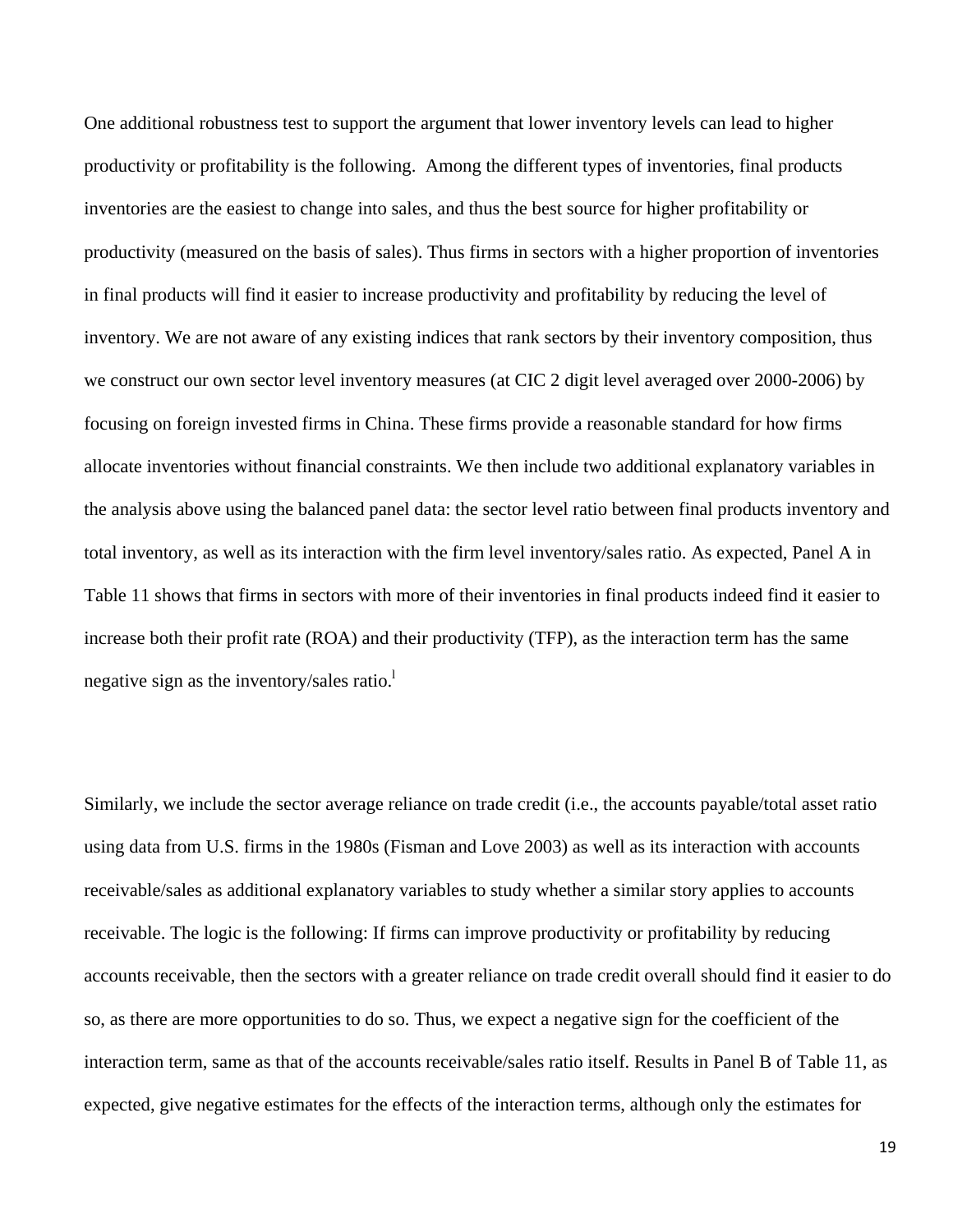TFP are very close to being significant. Finally, Panel C in Table 11 present results when both interaction terms are included, with the previous findings preserved.

[Table 11 about here]

#### **5. Conclusion**

It has long been noted in the literature that private firms in China have more limited access to external financing and that such credit constraints are harmful for the development of the private sector in China. Nevertheless, despite limited access to financing, the private sector in China has experienced a long period of strong growth prior to the onset of the global recession. While we cannot fully reconcile these two apparently conflicting observations, we provide evidence that may help explain some of the puzzle. In particular, we show that Chinese private firms respond to financing constraints by lowering inventory and accounts receivable and thus limiting their need for working capital. We further show that even at the low levels of inventory and accounts receivable, reductions in these ratios are associated with higher productivity and profitability. In other words, facing and overcoming financing constraints may have forced Chinese private firms to become more efficient, especially compared to their state-owned counterparts for which easy access to financing seems to lead to inefficiently high levels of inventory and trade credit.

Our findings do not necessarily contradict the argument that limited access to external funding is likely slowing down the development of the private sector in China. In fact because private firms are able to manage working capital very efficiently (by maintaining low levels of inventory and accounts receivable), our results imply that easier access to external finance will likely lead to more expansion and long-term investment projects by private firms. Hence, financial market reforms, by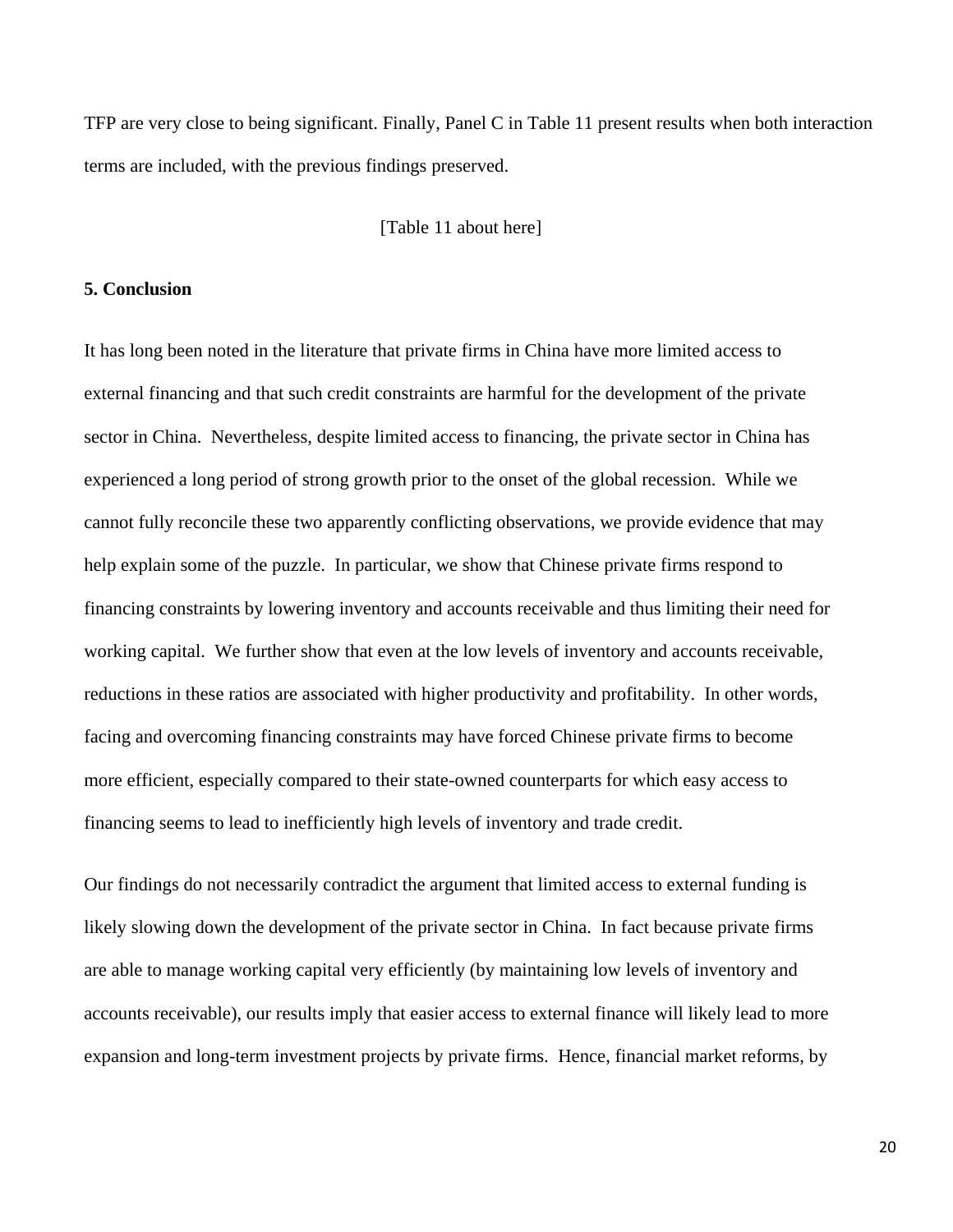allowing further growth of the private sector through more credit availability, may well be the next engine of sustained economic growth in China.

<sup>a</sup> The views expressed in this paper are those of the authors and do not necessarily represent the views of the Federal Reserve Bank of San Francisco or Federal Reserve System. Part of this work was conducted while Hale was visiting the Hong Kong Institute of Monetary Research, for whose hospitality she is most grateful. We thank participants at the 2010 CESifo Summer Institute and 2010 NBER China Working Group Meeting, especially Li Jin and Gunther Schnabl for their comments, and Hirotaka Miura for excellent research assistance. All errors are ours.

<sup>b</sup> Using a small sample of private firms and SOEs for 1994-1999, Ge and Qiu (2007) provide evidence that private firms use trade credit as a net source of credit (i.e., incur higher accounts payable than accounts receivable), while SOEs on average are a net supplier of trade credit. However, in the more recent years we are focusing on (2000-2006), this channel appears to have dried out.

 $\epsilon$  While the raw data includes 622,424 firms, after we drop observations with missing values for year, location, industry code, duplicates or near duplicates, as well as observations with key variables that appear erroneously reported or missing, we are left with 496,738 firms in the unbalanced panel data set.

<sup>d</sup> One may be concerned with the survivorship bias in our balanced panel regression. However, our results also hold in the cross-section, a snapshot of 2006 data, where they cannot be driven by survivorship bias.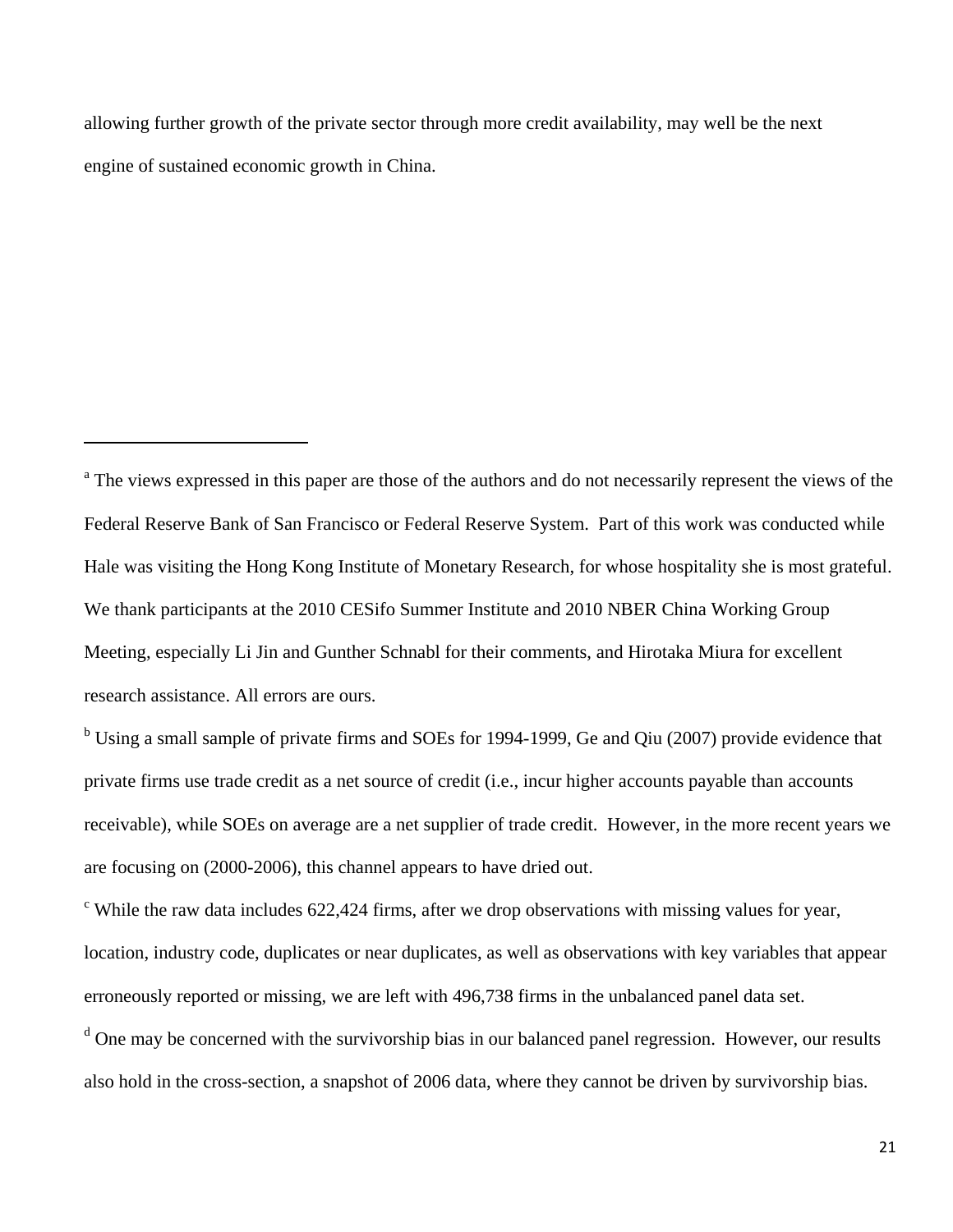<sup>e</sup> Note that the per unit cost for external financing computed here is different from average interest rate for at least two reasons: (1) A firm's total debt may include liabilities not bearing interest payments such as various accounts payable, and (2) Even if the firm's total debt comprises only interest-bearing bank loans, the year-end total debt may not correspond to the amount of bank loans that incurred the interest payment in that year. However, this ratio still gives a proxy for the average cost of obtaining finances faced by firms of different types.

<u> 1989 - Andrea Santa Andrea Santa Andrea Santa Andrea Santa Andrea Santa Andrea Santa Andrea Santa Andrea San</u>

<sup>f</sup> Repeating Table 6 with LT debt/LT assets instead of leverage largely preserves results in both the cross section and the panel analysis, with the only exception of a small negative effect of state dummy for AR in the cross-section results.

<sup>g</sup> We are able to estimate the level effect because some firms have changed their industries over time.

<sup>h</sup> Total factor productivity (TFP) for the panel analysis here is measured as a residual from estimating an industry-by-industry system GMM model of production function. For the detailed description of how these TFP measures are obtained, see Hale, Long, and Miura (2010).

<sup>i</sup> To be precise, there are 129 observations in the cross-section data and 153 observations in the panel data for which inventory to sales ratio is in the increasing range of the estimated quadratic function. For the accounts receivable there are no observations in the increasing range of the quadratic function.

<sup>j</sup> Because raw material usage is unknown for firms in the survey data, we construct estimate TFP by running a regression of log sales on log assets and log labor, in addition to variables of interest.

<sup>k</sup> There are only 17 firms in our sample of small private firms for which the accounts receivable to sales ratio is in the increasing range of the estimated quadratic function.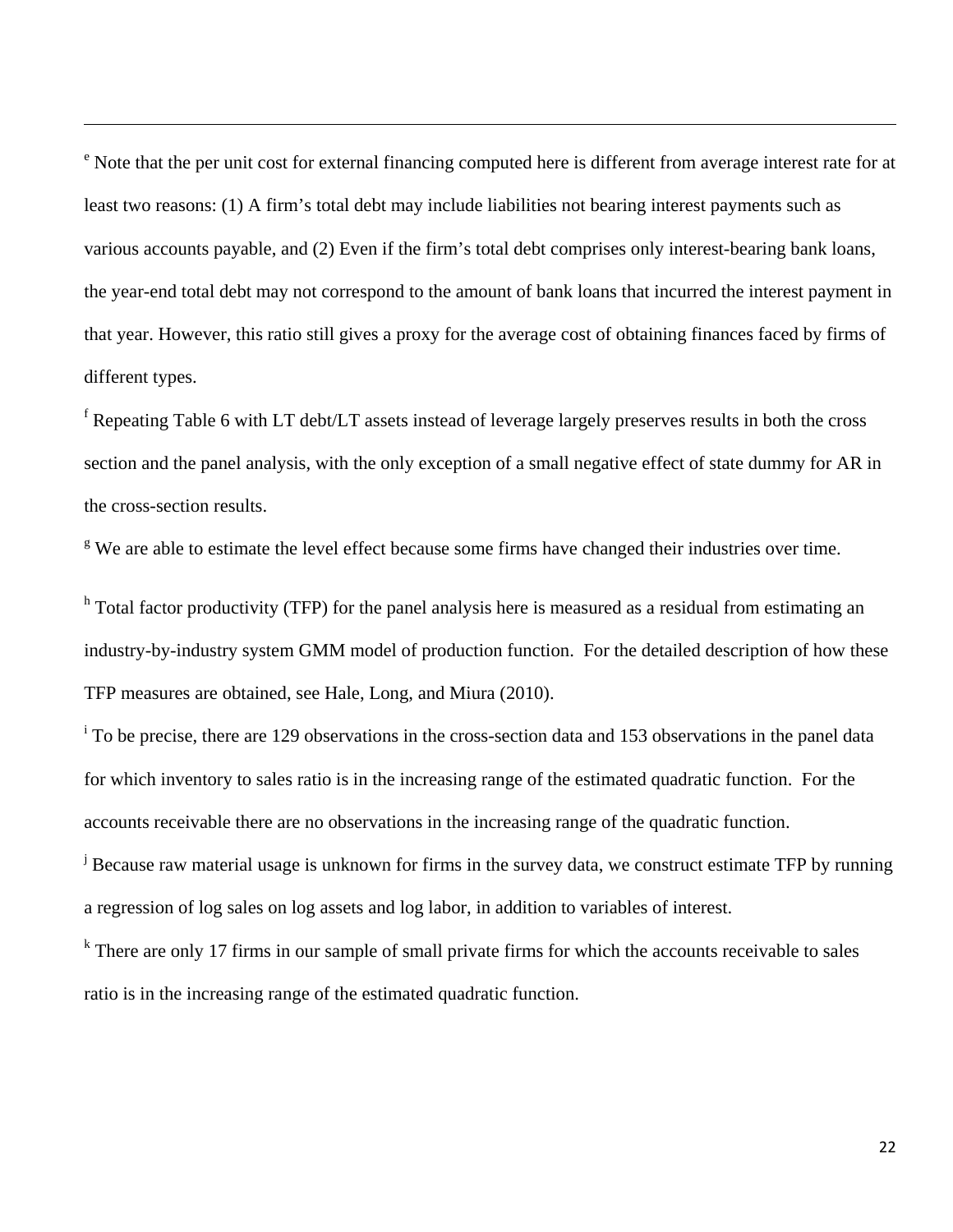<sup>1</sup> The following alternative specifications give similar results, testifying to the robustness of the results: The finish goods/inventory ratio is also computed at the sector-year level, or the inventory/sales ratio and the accounts receivable/sales are computed relative to the sector averages.

<u> 1989 - Andrea Santa Andrea Santa Andrea Santa Andrea Santa Andrea Santa Andrea Santa Andrea Santa Andrea San</u>

### **References:**

 "Investigation Report on Chinese Small and Medium Firm Financial System", PBOC and JICA (Research Bureau of People's Bank of China, and Janpan International Cooperation Agency) 2005 Zhongxin Publishing, Beijing.

Allen, Franklin, Jun Qian, and Meijun Qian, 2005, "Law, Finance, and Economic Growth in China," *Journal of Financial Economics*, Vol. 77 (July) pp. 57-116.

Allen, Qian, and Qian (2007), "China's Financial System: Past, Present, and Future" in "The Transition that Worked: Origins, Mechanism, and Consequences of China's Long Boom," edited by Loren Brandt, Univ. of Toronto, and Thomas Rawski, Univ. of Pittsburgh.

Bai, Chong-En, Chang-Tai Hsieh, and Yingyi Qian, 2006, "The Return to Capital in China," NBER Working Paper 12755, December.

Boyreau-Debray, Genevieve and Wei, Shang-Jin, Pitfalls of a State-Dominated Financial System: The Case of China (March 2005). NBER Working Paper No. W1121

Brandt, Loren, and Hongbin Li, 2003. "Bank Discrimination in Transition Economies: Ideology, Information or Incentives?" *Journal of Comparative Economics* 31.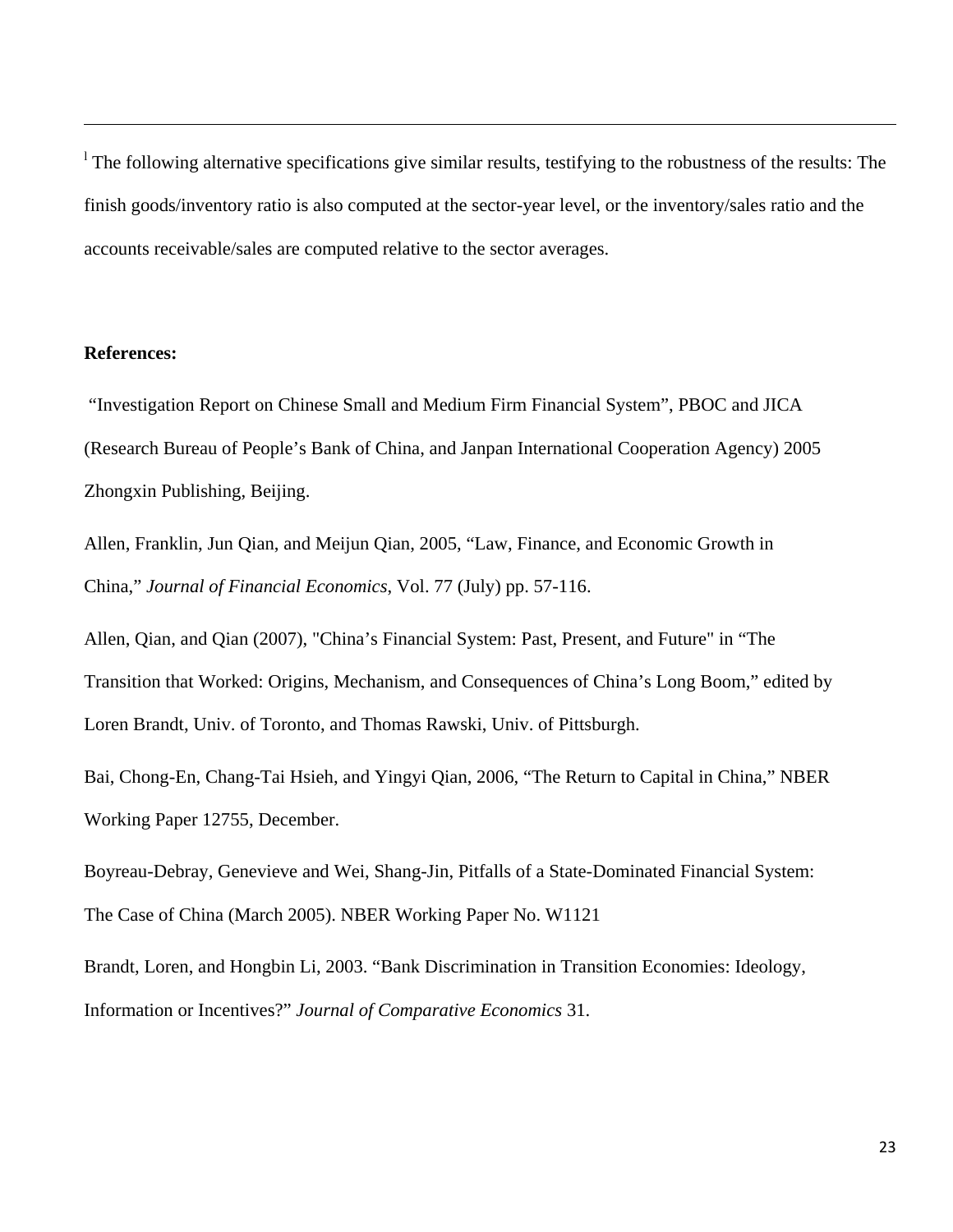Cull, Robert, and Lixin Colin. Xu, 2000, "Bureaucrats, State Banks, and the Efficiency of Credit Allocation: The Experience of Chinese State-Owned Enterprises," *Journal of Comparative Economics*, Vol. 28 (March), pp. 1-31.

<u> 1989 - Andrea Santa Andrea Santa Andrea Santa Andrea Santa Andrea Santa Andrea Santa Andrea Santa Andrea San</u>

Cull, Robert, Xu, Lixin Colin, 2003. Who gets credit? The behavior of bureaucrats and state banks in allocating credit to Chinese state-owned enterprises. *Journal of Development Economics*, 71 (2), 533-559.

Cull, Robert, and Colin Xu, 2005. "Institutions, Ownership, and Finance: The Determinants of Reinvestments of Profit among Chinese Firms," *Journal of Financial Economics* 77, 117-146.

Cull, Robert, Lixin Colin Xu, and Tian Zhu (2009), "Formal finance and trade credit during China's transition", *Journal of Financial Intermediation*, Vol. 18 (2009) 173-192

Dobson, Wendy, and Anil Kashyap, 2007, "The Contradiction in China's Gradualist Banking Reforms," *Brookings Papers on Economic Activity*.

Dollar, D., and S. Wei (2007): "Das (wasted) Kapital: Firm Ownership and Investment Efficiency in China," NBER Working Paper, 13103.

Fisman, Rayman (2001), "Trade Credit and Productive Efficiency in Developing Countries," *World Development*, Volume 29, Issue 2, February 2001, Pages 311-321.

Fisman, Raymond, and Inessa Love (2003), "Trade credit, financial intermediary development, and industry growth" Journal of Finance, Volume 58, Issue 1, Pages 353-374.

Ge, Ying, and Jiaping Qiu (2007), "Financial development, bank discrimination and trade credit", *Journal of Banking and Finance*, Volume 31, Issue 2, February 2007, Pages 513-530.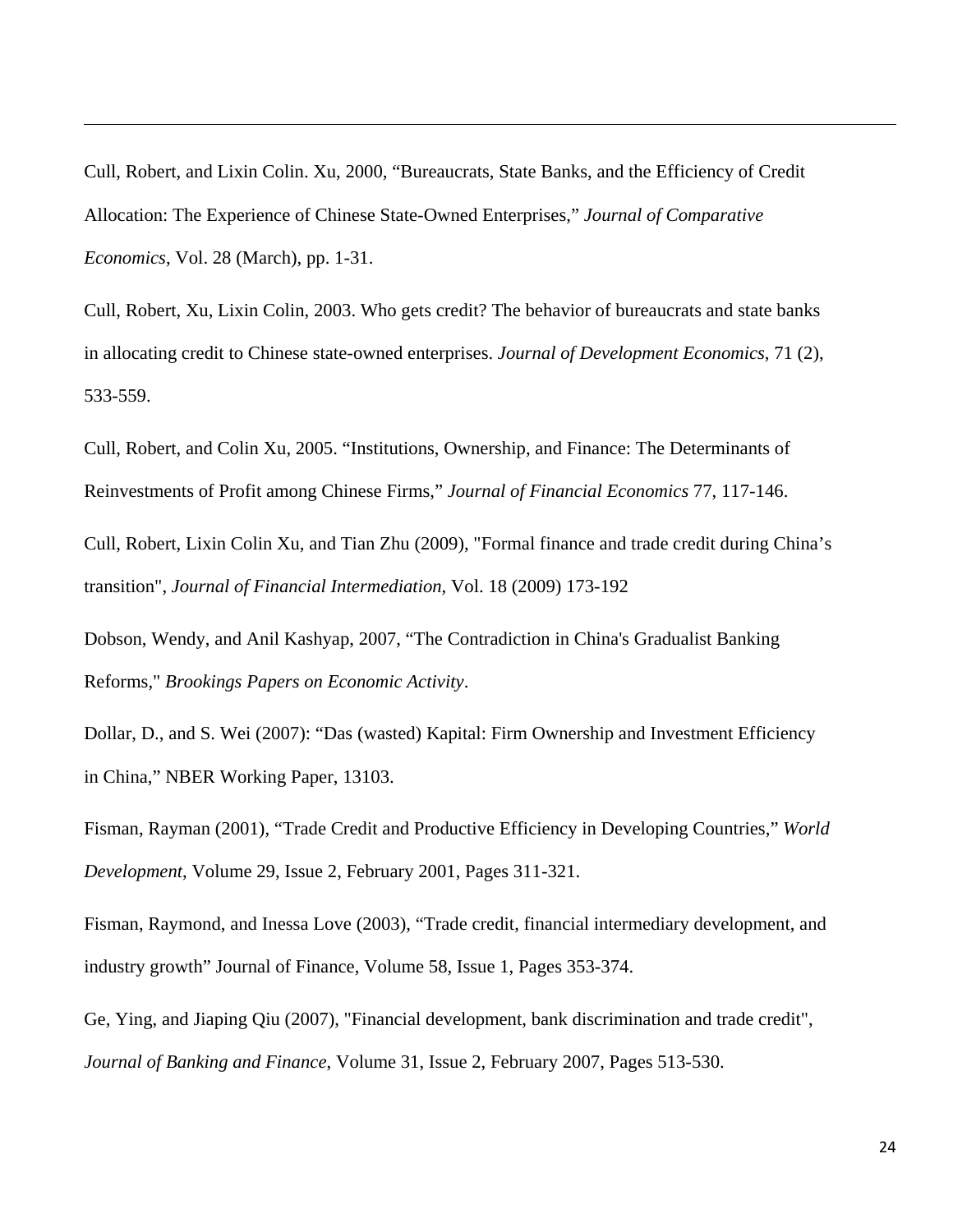Hale, Galina and Cheryl Long (2010), "What are the sources of financing of the Chinese firms?" forthcoming in "*The Evolving Role of Asia in Global Finance*", Yin-Wong Cheung, ed.

<u> 1989 - Andrea Santa Andrea Santa Andrea Santa Andrea Santa Andrea Santa Andrea Santa Andrea Santa Andrea San</u>

Hale, Galina, Cheryl Long, Ted Moran, and Hirotaka Miura (2010), "Where to Find Positive Productivity Spillovers from FDI in China: Disaggregated Analysis," HKIMR Working Paper.

Hèricourt, J., and S. Poncet (2008), "FDI and Credit Constraints: firm level evidence from China", *Economic Systems*.

Hsieh, Chang-Tai and Peter J. Klenow (2009), "Misallocation and Manufacturing TFP in China and India," *Quarterly Journal of Economics,* CXXIV (4), November.

Huang, Yasheng (2004): Selling China. Cambridge University Press.

King, Robert, and Ross Levine, 1993. "Finance and Growth: Schumpeter Might Be Right," *Quarterly Journal of Economics* 108, 717-738.

Lardy, Nicholas R., 2004, "State-Owned Banks in China", in Gerard Caprio et al, Eds, The Future of State-Owned Financial Institutions, Washington, D.C.: Brookings Institution Press.

Lardy, Nicholas, 1998, China's Unfinished Economic Revolution (Washington DC: The Brookings Institution).

Li, Kui-Wai, 2003, "China's Capital and Productivity Measurement Using Financial Resources," Economic Growth Center, Center Discussion Paper No. 851 (February), Yale University.

Lieberman, Marvin B., Lieven Demeester. 1999. "Inventory reduction and productivity growth: Linkages in the Japanese automotive industry." *Management Science* 45(4) 466-485.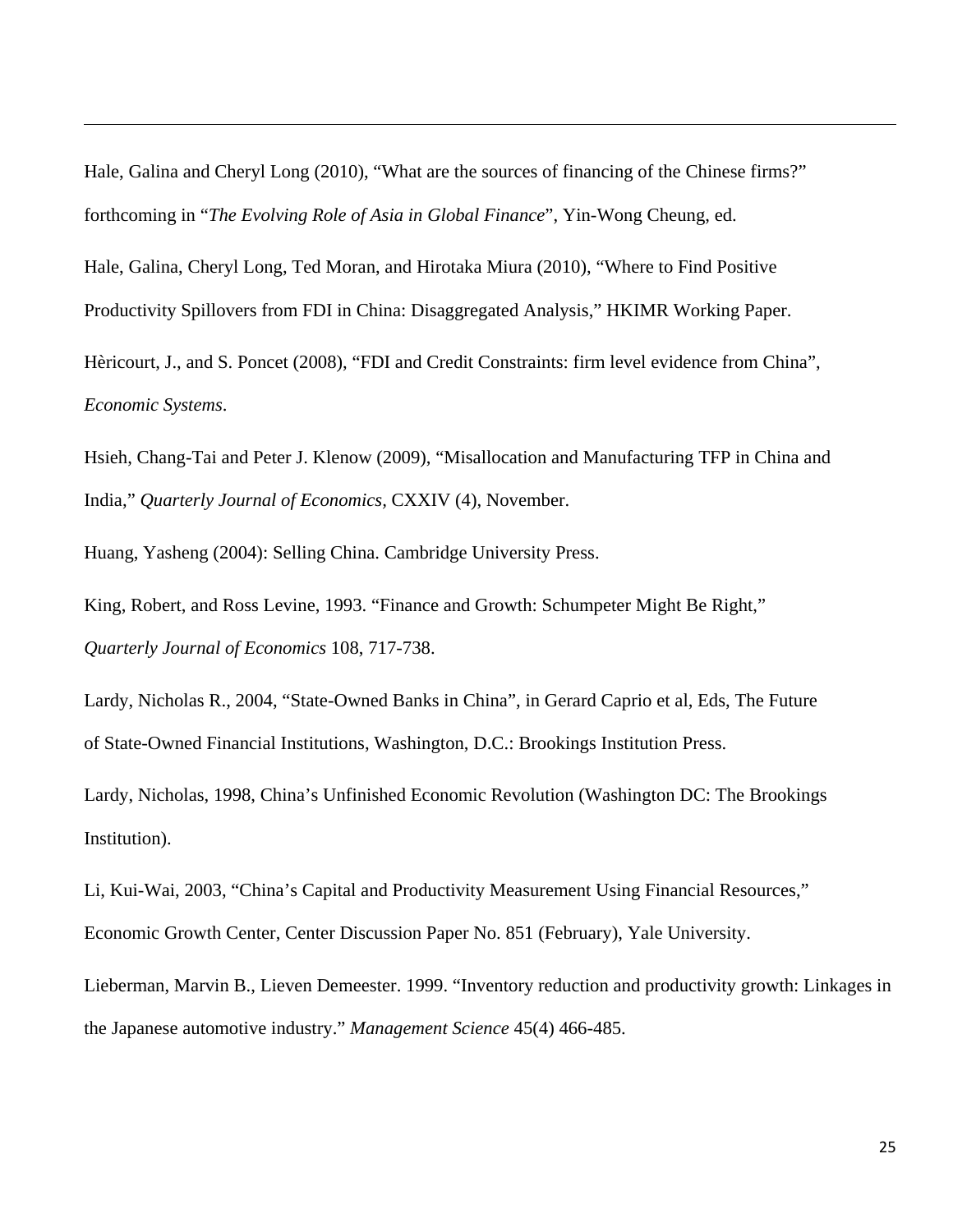Liu, Qiao and Siu, Alan, Institutions, Financial Development, and Corporate Investment: Evidence from an Implied Return on Capital in China (December 25, 2006). Available at SSRN: http://ssrn.com/abstract=965631

<u> 1989 - Andrea Santa Andrea Santa Andrea Santa Andrea Santa Andrea Santa Andrea Santa Andrea Santa Andrea San</u>

Long, Cheryl and Xiaobo Zhang (2010), "Industrial Clusters and Firm Financing in China" with Xiaobo Zhang. The International Food Policy Research Institute Discussion Papers (IFPRI DP).

Panicos O. Demetriades, Jun Du, Sourafel Girma, Chenggang Xu, 2008, "Does the Chinese Banking System Promote the Growth of Firms?" Working Paper No. 08/6

Park, Albert, and Kaja Sehrt, 2001, "Tests of Financial Intermediation and Banking Reform in China," *Journal of Comparative Economics*, Vol. 29 (December), pp. 608-44.

Petersen, Mitchell, Raghuram Rajan, 1997. "Trade credit: Theories and evidence," *Review of Financial Studies* 10, 661–691.

Poncet, Sandra, Walter Steingress, and Hylke Vandenbussche, 2008, "Financial constraints in China: firm-level evidence" LICOS Discussion Paper 226/2008.

Rajan, R. G., and L. Zingales (1998), "Financial dependence and growth," *American Economic Review*, 88, pp. 559-586.

Roumiantsev, Serguei and Serguei Netessine (2007), "Inventory and its relationship with profitability: evidence for an international sample of countries" Wharton Working Paper.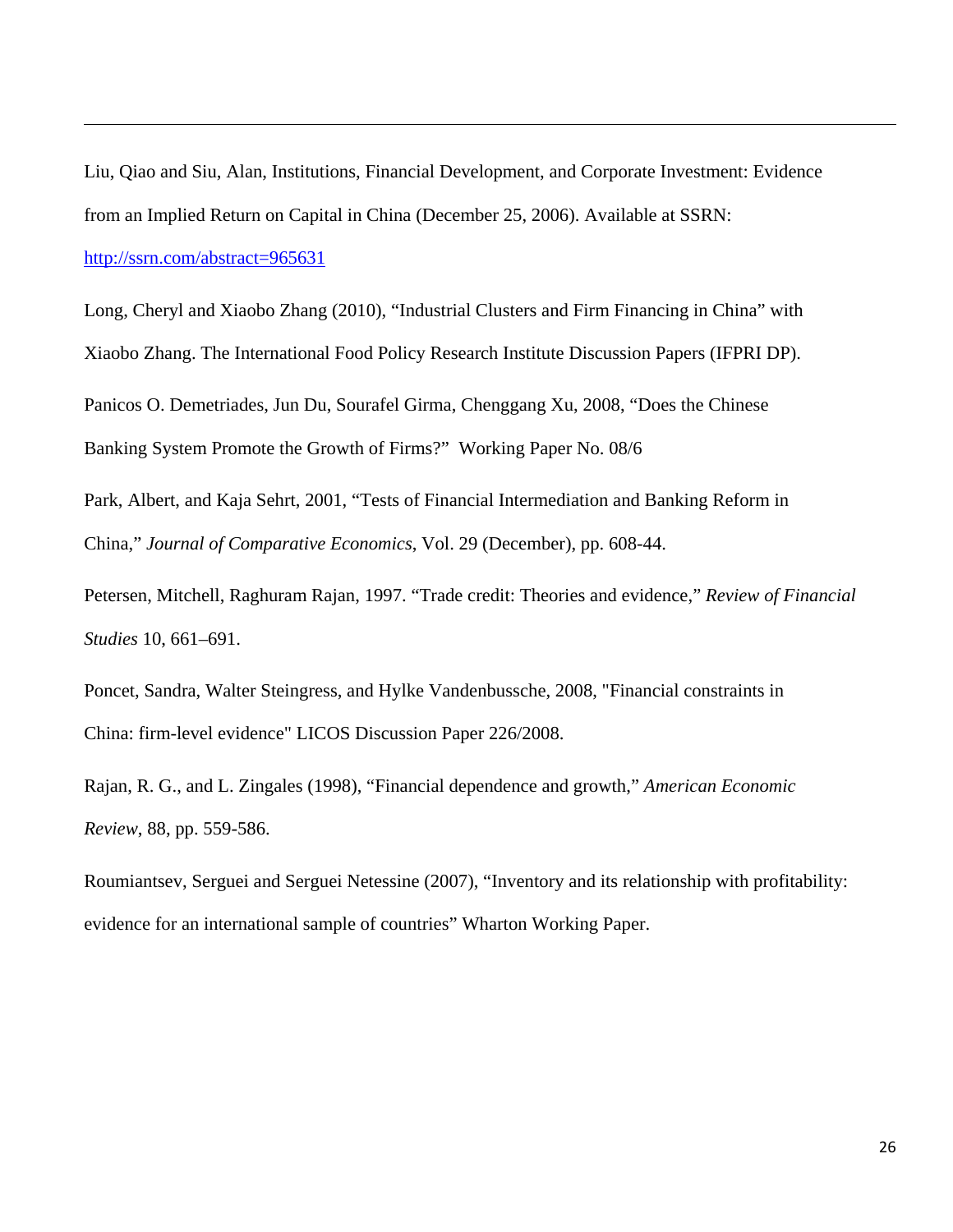#### **Table 1. Firm distribution by de facto and de jure ownership type**

#### **2006 census cross-section**

| De facto          |        |         |            | De jure ownership |        |        |         |
|-------------------|--------|---------|------------|-------------------|--------|--------|---------|
| <b>@</b> wnership | state  | private | collective | $\text{frn}^*$    | hmt*   | other  | Total   |
| state             | 12,309 | 37      | 46         | 325               | 262    | 2,807  | 15,786  |
| private           | 104    | 111,610 | 862        | 2,054             | 1,600  | 27,843 | 144,073 |
| collective        | 100    | 378     | 10,556     | 354               | 344    | 4,324  | 16,056  |
| $\text{frn}^*$    | 2      | 112     | 3          | 21,976            | 251    | 173    | 22,517  |
| $hmt*$            | 3      | 102     | 9          | 380               | 21,220 | 155    | 21,869  |
| Legal person      | 2,754  | 35,962  | 2,736      | 5,898             | 5,081  | 23,590 | 76,021  |
| Other**           | 55     | 136     | 48         | 304               | 237    | 563    | 1,343   |
| Total             | 15,327 | 148,337 | 14,260     | 31,291            | 28,995 | 59,455 | 297,665 |

<u> 1989 - Andrea Santa Andrea Santa Andrea Santa Andrea Santa Andrea Santa Andrea Santa Andrea Santa Andrea San</u>

Number of firms reported in each cell

### **Balanced panel**

| De facto      |        | De jure | ownership  |               |        |        |         |
|---------------|--------|---------|------------|---------------|--------|--------|---------|
| ownership     | state  | private | collective | $\text{fm}^*$ | $hmt*$ | other  | Total   |
| state         | 47.702 | 105     | 475        | 1.116         | 1.373  | 6.119  | 56,890  |
| private       | 614    | 36,098  | 3,532      | 1,489         | 1,700  | 28,094 | 71,527  |
| collective    | 847    | 1,114   | 21,924     | 1,262         | 1,852  | 7,684  | 34,683  |
| $\text{fm}^*$ | 20     | 55      | 67         | 23,169        | 2,400  | 124    | 25,835  |
| $hmt*$        | 20     | 126     | 146        | 1,955         | 24,117 | 129    | 26,493  |
| person        | 6,457  | 10,576  | 5,014      | 5,223         | 6,478  | 18,976 | 52,724  |
| Other**       | 229    | 143     | 320        | 605           | 616    | 1,661  | 3,574   |
| Total         | 55,889 | 48.217  | 31,478     | 34,819        | 38,536 | 62,787 | 271,726 |

Number of observations reported in each cell. Number of firms = Number of observations/7

\*frn = owned by foreign company with headquarters outside greater China area; hmt = owned by a company with headquarters in Hong Kong, Taiwan, or Macao

\*\*Firms where no single ownership category holds more than 50% shares

### **Table 2. Mean leverage, financial and interest expense ratios**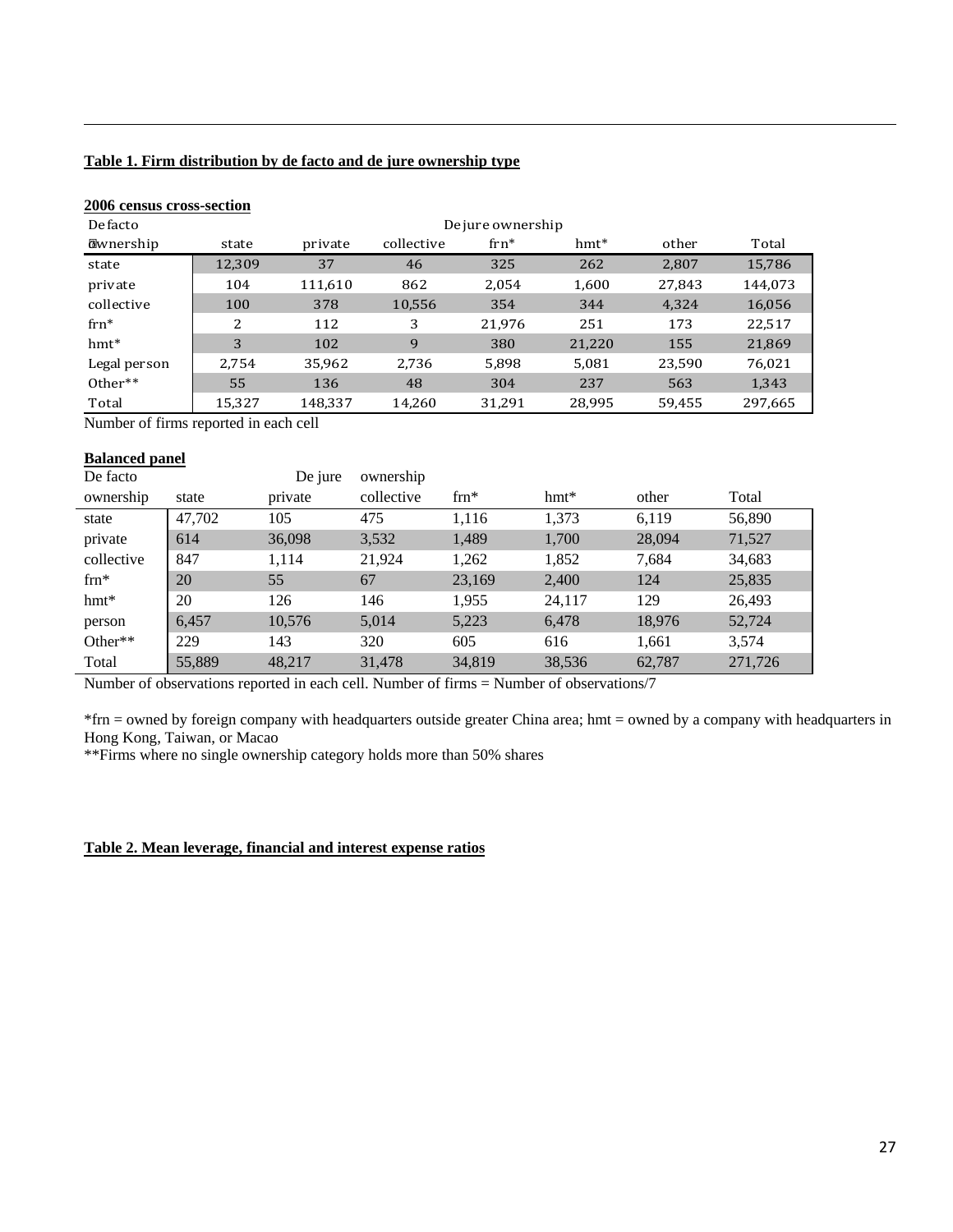#### Mean (leverage = total debt/total asset)

|                         |                                |           |           | ownership  |           |           |              |
|-------------------------|--------------------------------|-----------|-----------|------------|-----------|-----------|--------------|
| year                    | other                          | state     | private   | collective | frn       | hmt       | legal person |
|                         | Census full 2006 cross-section |           |           |            |           |           |              |
| 2006                    | 0.5270655                      | 0.5599121 | 0.553948  | 0.5386975  | 0.4697204 | 0.4761098 | 0.5285534    |
| Balanced panel (census) |                                |           |           |            |           |           |              |
| 2000                    | 0.5710869                      | 0.5670198 | 0.6224115 | 0.5974506  | 0.4732248 | 0.4957071 | 0.5716565    |
| 2001                    | 0.5544248                      | 0.5608889 | 0.6144733 | 0.5874439  | 0.4538752 | 0.4808093 | 0.5670505    |
| 2002                    | 0.5453331                      | 0.560621  | 0.6097414 | 0.5812743  | 0.4499532 | 0.476328  | 0.5667261    |
| 2003                    | 0.5496885                      | 0.5594965 | 0.6095757 | 0.5767031  | 0.4514101 | 0.4746216 | 0.5639201    |
| 2004                    | 0.530387                       | 0.5657067 | 0.6089812 | 0.5675425  | 0.4678842 | 0.4648331 | 0.5735869    |
| 2005                    | 0.5280951                      | 0.5678059 | 0.5967634 | 0.56247    | 0.4527427 | 0.4704356 | 0.5616242    |
| 2006                    | 0.5404513                      | 0.5653585 | 0.5895072 | 0.559625   | 0.4463859 | 0.4695703 | 0.556495     |

<u> 1989 - Andrea Santa Andrea Santa Andrea Santa Andrea Santa Andrea Santa Andrea Santa Andrea Santa Andrea San</u>

### Survey data (private firms only)

| year |           | debt/asset debt/asset1 |
|------|-----------|------------------------|
| 2000 | 0.1711667 |                        |
| 2002 | 0.1769443 | 0.2110109              |
| 2004 | 0.1838394 | 0.223089               |
| 2006 | 0.2167257 | 0.24843                |

Where asset does not include accounts receivable, but asset1 includes AR (which was not available for 2000).

#### Mean (financial expense/total expense)

|                         |                                |           |           | ownership  |           |           |              |
|-------------------------|--------------------------------|-----------|-----------|------------|-----------|-----------|--------------|
| year                    | other                          | state     | private   | collective | frn       | hmt       | legal person |
|                         | Census full 2006 cross-section |           |           |            |           |           |              |
| 2006                    | 0.0255374                      | 0.0457006 | 0.0152922 | 0.0176842  | 0.0148726 | 0.0122669 | 0.0204316    |
| Balanced panel (census) |                                |           |           |            |           |           |              |
| 2000                    | 0.0445738                      | 0.0632555 | 0.0279436 | 0.0320019  | 0.0301418 | 0.0191012 | 0.0403799    |
| 2001                    | 0.0407172                      | 0.0623533 | 0.0269873 | 0.0304421  | 0.0275245 | 0.0170225 | 0.0376548    |
| 2002                    | 0.041142                       | 0.0593192 | 0.0243659 | 0.0286642  | 0.0235307 | 0.0144496 | 0.0370419    |
| 2003                    | 0.0341271                      | 0.0572678 | 0.0225671 | 0.0263405  | 0.0215939 | 0.0138601 | 0.0324943    |
| 2004                    | 0.0340242                      | 0.0550491 | 0.0230045 | 0.0223288  | 0.0175288 | 0.0125677 | 0.0315693    |
| 2005                    | 0.0287277                      | 0.0504006 | 0.0217918 | 0.0226448  | 0.0155942 | 0.0132149 | 0.0297987    |
| 2006                    | 0.0300134                      | 0.0496973 | 0.0216176 | 0.0204176  | 0.0159484 | 0.0151862 | 0.0273304    |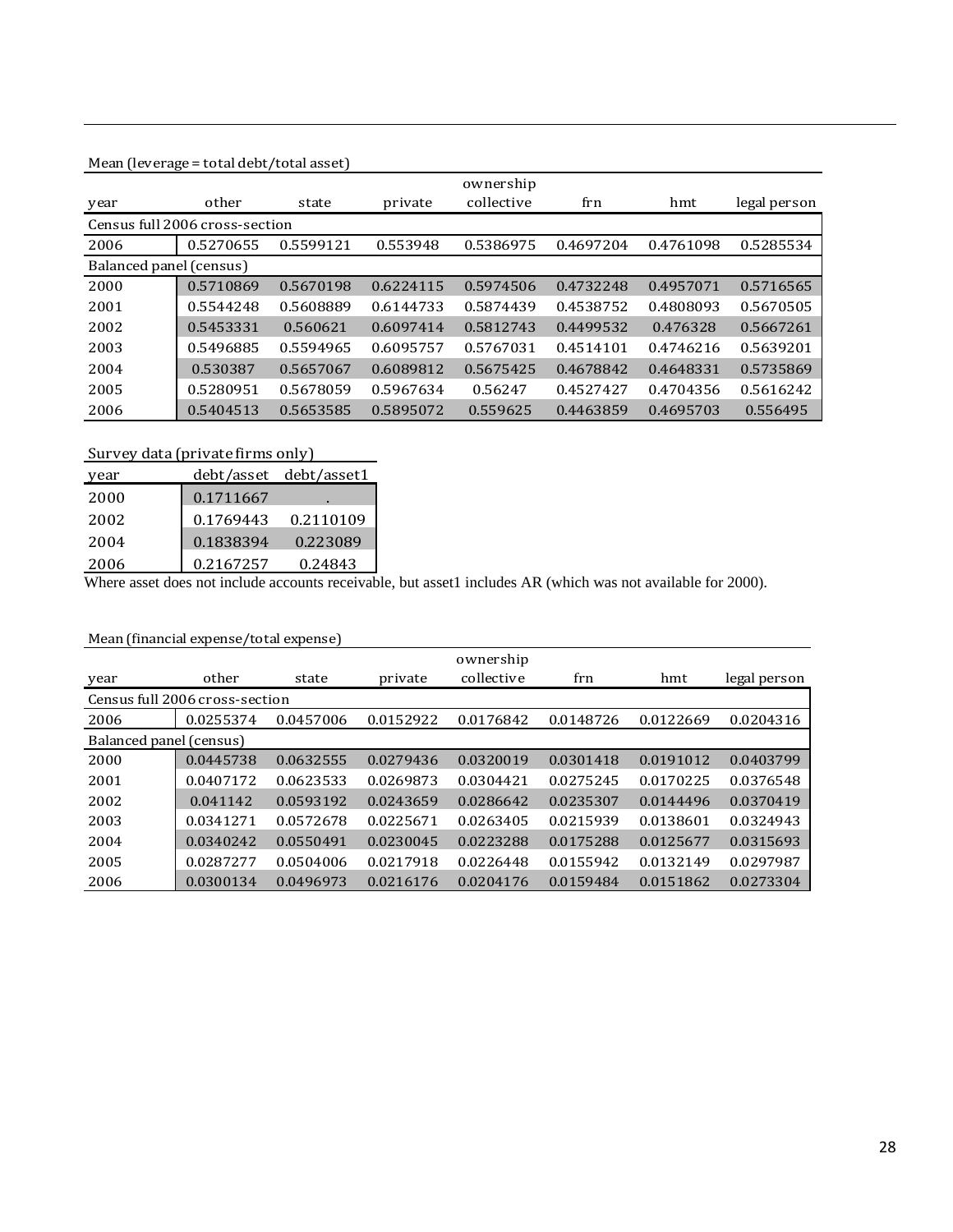### Mean (interest expense/total debt) year other state private collective frn hmt legal person Census full 2006 cross‐section 2006 0.0266667 0.0157521 0.0307337 0.0249302 0.0146456 0.0122944 0.0289223 Balanced panel (census) 2000 0.0316954 0.0220281 0.0330856 0.035588 0.0228914 0.0172136 0.0316134 2001 0.032206 0.0208976 0.0320514 0.033084 0.0202682 0.0162542 0.0296349 2002 0.0271391 0.0197437 0.0298703 0.0319305 0.0173067 0.0154289 0.03086 2003 0.0249439 0.0191362 0.0288501 0.0301492 0.0147266 0.0141237 0.0285463 2004 0.0232134 0.0174312 0.0294332 0.026364 0.0139089 0.0127125 0.0267188 2005 0.0229547 0.0167197 0.0302106 0.027168 0.0151674 0.0137857 0.0273302 2006 0.0263176 0.0158902 0.030519 0.0252377 0.0155676 0.0127305 0.0263805 ownership

<u> 1989 - Andrea Santa Andrea Santa Andrea Santa Andrea Santa Andrea Santa Andrea Santa Andrea Santa Andrea San</u>

#### **Table 3. OLS regressions in the 2006 NBS census cross-section**

| bependent van historie teven age ("coun deserptour asset)<br>state | $0.027***$ | $0.015***$ | $0.027***$  | $0.024***$      | $0.015***$      |
|--------------------------------------------------------------------|------------|------------|-------------|-----------------|-----------------|
| Г                                                                  | (0.0023)   | (0.0023)   | (0.0023)    | (0.0023)        | (0.0023)        |
| log(asset)                                                         |            | $0.013***$ |             |                 | $0.011***$      |
|                                                                    |            | (0.00034)  |             |                 | (0.00034)       |
| pretaxROE                                                          |            |            | $-0.000017$ |                 | $-0.00002$      |
|                                                                    |            |            | (0.00004)   |                 | (0.000039)      |
| liquidity                                                          |            |            |             | $-0.0000040***$ | $-0.0000041***$ |
|                                                                    |            |            |             | (0.00000062)    | (0.00000062)    |
| <b>Observations</b>                                                | 286993     | 286993     | 286894      | 279662          | 279628          |
| Adjusted R-squared                                                 | 0.00047    | 0.0058     | 0.00049     | 0.00054         | 0.004           |

Dependent variable is leverage (= total debt/total asset)

| Dependent variable is LT debt/LT assets |           |            |             |            |             |
|-----------------------------------------|-----------|------------|-------------|------------|-------------|
| state                                   | $0.11***$ | $0.094***$ | $0.11***$   | $0.11***$  | $0.095***$  |
|                                         | $-0.0014$ | $-0.0014$  | $-0.0014$   | $-0.0014$  | $-0.0014$   |
| log(asset)                              |           | $0.019***$ |             |            | $0.019***$  |
|                                         |           | $-0.00021$ |             |            | $-0.00022$  |
| pretaxROE                               |           |            | 2.9E-06     |            | $-3.9E-06$  |
|                                         |           |            | $-2.5E-0.5$ |            | $-2.5E-0.5$ |
| liquidity                               |           |            |             | $-2.8E-07$ | $-4.9E-07$  |
|                                         |           |            |             | $-4E-07$   | $-4E-07$    |
| <b>Observations</b>                     | 289883    | 289883     | 289780      | 282840     | 282802      |
| Adjusted R-square                       | 0.021     | 0.045      | 0.021       | 0.021      | 0.047       |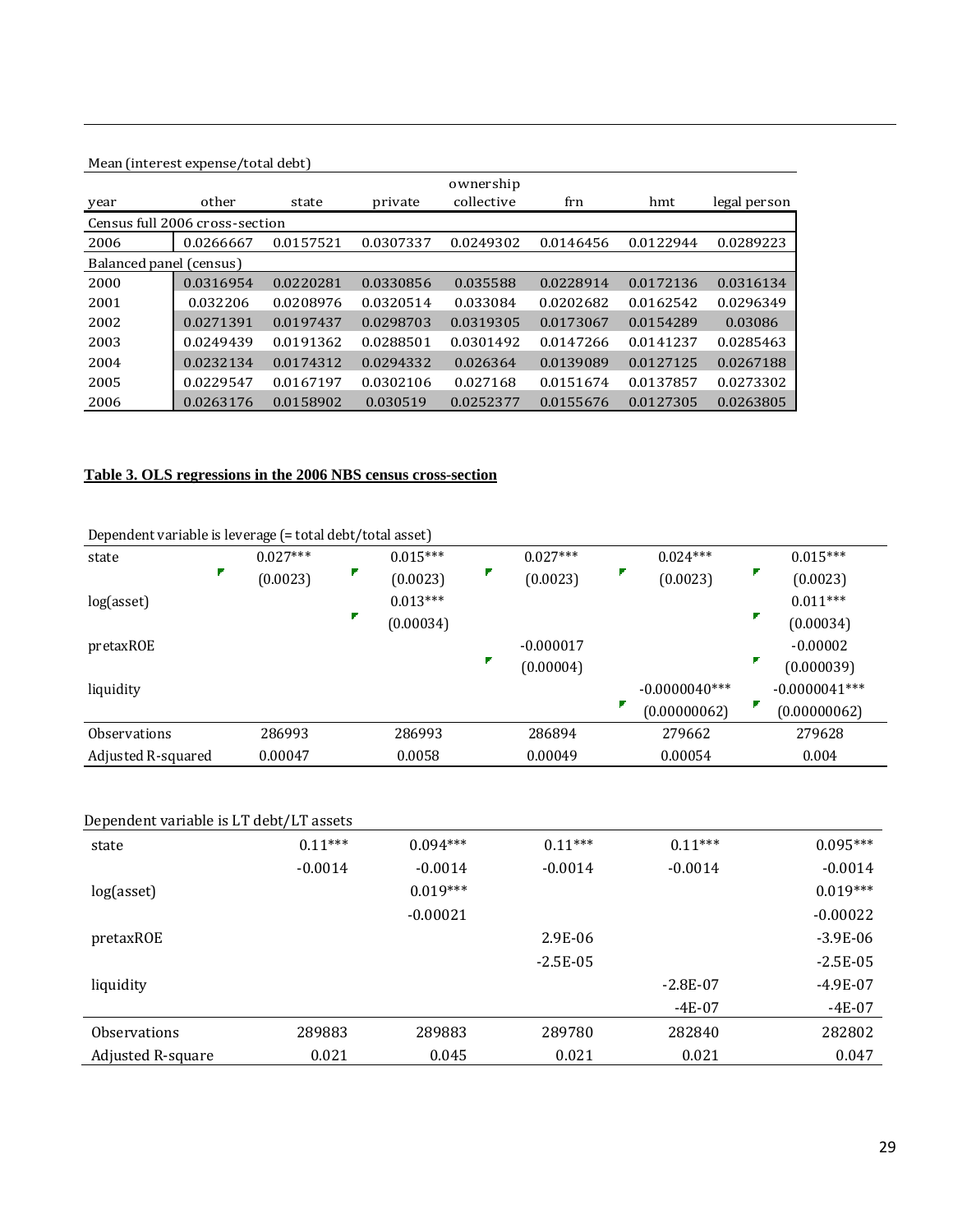| Dependent variable is financial expenses/total expenses |            |             |             |                |               |  |  |
|---------------------------------------------------------|------------|-------------|-------------|----------------|---------------|--|--|
| state                                                   | $0.029***$ | $0.024***$  | $0.029***$  | $0.029***$     | $0.024***$    |  |  |
|                                                         | (0.00042)  | (0.00042)   | (0.00042)   | (0.00043)      | (0.00042)     |  |  |
| log(asset)                                              |            | $0.0062***$ |             |                | $0.0062***$   |  |  |
|                                                         |            | (0.000062)  |             |                | (0.000063)    |  |  |
| pretaxROE                                               |            |             | 0.0000032   |                | 0.0000015     |  |  |
|                                                         |            |             | (0.0000072) |                | (0.0000071)   |  |  |
| liquidity                                               |            |             |             | $-0.000000079$ | $-0.00000015$ |  |  |
|                                                         |            |             |             | (0.00000014)   | (0.00000013)  |  |  |
| <b>Observations</b>                                     | 265672     | 265670      | 265630      | 258509         | 258472        |  |  |
| Adjusted R-squared                                      | 0.018      | 0.052       | 0.018       | 0.018          | 0.053         |  |  |

| Dependent variable is interest expense/total debt |              |             |              |              |
|---------------------------------------------------|--------------|-------------|--------------|--------------|
| $-0.012***$                                       | $-0.0096***$ | $-0.012***$ | $-0.011***$  | $-0.0095***$ |
| (0.00058)                                         | (0.00058)    | (0.00058)   | (0.00057)    | (0.00058)    |
|                                                   | $-0.0025***$ |             |              | $-0.0025***$ |
|                                                   | (0.000089)   |             |              | (0.000089)   |
|                                                   |              | 0.0000041   |              | 0.0000047    |
|                                                   |              | (0.000010)  |              | (0.000010)   |
|                                                   |              |             | 0.00000082   | 0.00000084   |
|                                                   |              |             | (0.00000059) | (0.00000059) |
| 274884                                            | 274884       | 274841      | 269382       | 269344       |
| 0.0015                                            | 0.0044       | 0.0015      | 0.0015       | 0.0043       |
|                                                   |              |             |              |              |

*Note*: liquidity = (short-term asset – short-term debt)/short-term debt

# **Table 4. Balanced panel census GLS RE regressions**

|                  | leverage     | LT debt/LT assets | finexp       | int rate      |
|------------------|--------------|-------------------|--------------|---------------|
| state            | $-0.039***$  | $0.039***$        | $0.019***$   | $-0.0027$ *** |
|                  | (0.0019)     | (0.0018)          | (0.00060)    | (0.00047)     |
| State*time trend | $0.011***$   | $0.0031***$       | $-0.0011***$ | $-0.00028***$ |
|                  | (0.00034)    | (0.0003)          | (0.00011)    | (0.000093)    |
| Log(asset)       | $0.018***$   | $0.022***$        | $0.0070***$  | $-0.0024***$  |
|                  | (0.00053)    | (0.0004)          | (0.00015)    | (0.00010)     |
| pretaxROE        | $-0.0000026$ | 0.000016          | 0.0000033    | 0.0000052     |
|                  | (0.000019)   | (0.000019)        | (0.0000061)  | (0.0000050)   |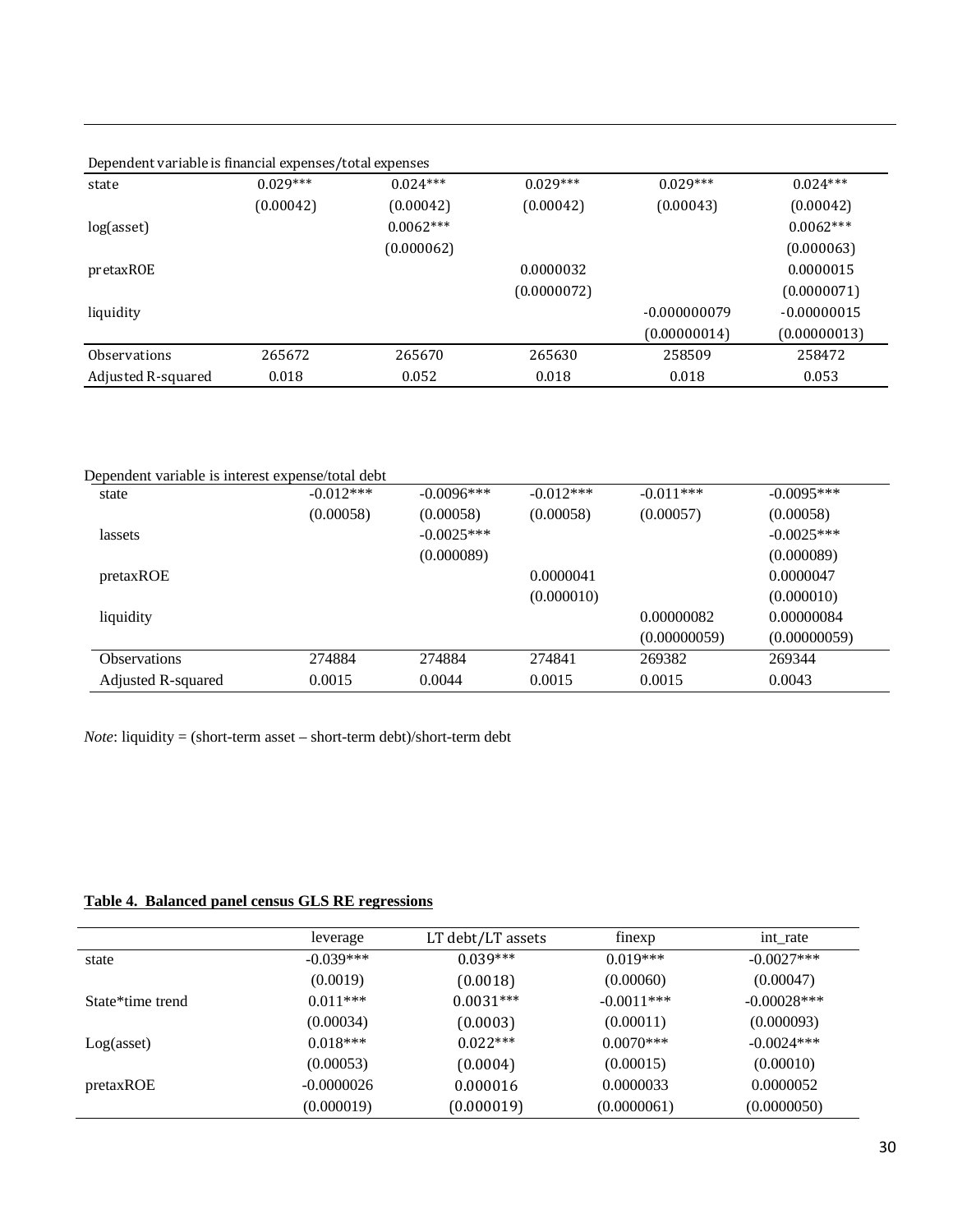| liquidity           | $-0.00000024$ | $-1.4e-07$  | $4.8e-09$     | $5.8e-09$     |
|---------------------|---------------|-------------|---------------|---------------|
|                     | (0.00000019)  | $(1.9e-07)$ | (0.000000060) | (0.000000052) |
| Time trend          | $-0.0054***$  | $-0.007***$ | $-0.0025***$  | $-0.00060***$ |
|                     | (0.00015)     | (0.0002)    | (0.000051)    | (0.000042)    |
| <b>Observations</b> | 250261        | 254770      | 230893        | 237803        |
| No. of firms        | 38320         | 38691       | 37978         | 38312         |
| Within R-squared    | 0.13          | 0.009       | 0.19          | 0.04          |

*Note*: liquidity = (short-term asset – short-term debt)/short-term debt

#### **Table 5. Average inventory/sales and AR/sales ratios by ownership in 2006 census cross-section**

| ownership                   | mean (inventory/sales) | mean $(AR/sales)$ |
|-----------------------------|------------------------|-------------------|
| Census (2006 cross-section) |                        |                   |
| state                       | 0.3058309              | 0.1607052         |
| private                     | 0.1384788              | 0.1313267         |
| collective                  | 0.1708645              | 0.164984          |
| frn                         | 0.1947837              | 0.1656279         |
| hmt                         | 0.2216497              | 0.1730874         |
| legal person                | 0.172007               | 0.1335646         |
| other                       | 0.2210449              | 0.1720792         |
| Survey (2006)               |                        | 0.1583272         |

#### **Table 6. Relationship between inventory/sales and ar/sales ratios and measures of financial constraints**

A. 2006 cross-section. 2-digit industry and ownership dummies included but not reported (39 industries)

|                    | (1)       | (2)       | (3)                                        | (4)        |
|--------------------|-----------|-----------|--------------------------------------------|------------|
|                    |           |           | dependent variable = inventory/sales ratio |            |
| leverage           | $0.13***$ |           |                                            | $0.091***$ |
|                    | (0.0023)  |           |                                            | (0.0025)   |
| financial expense  |           | $1.27***$ |                                            | $1.22***$  |
| /total expense     |           | (0.014)   |                                            | (0.015)    |
| per unit           |           |           | $-0.29***$                                 | $-0.29***$ |
| borrowing cost     |           |           | (0.0098)                                   | (0.0093)   |
| Observations       | 257719    | 239551    | 247052                                     | 226218     |
| Adjusted R-squared | 0.047     | 0.068     | 0.042                                      | 0.075      |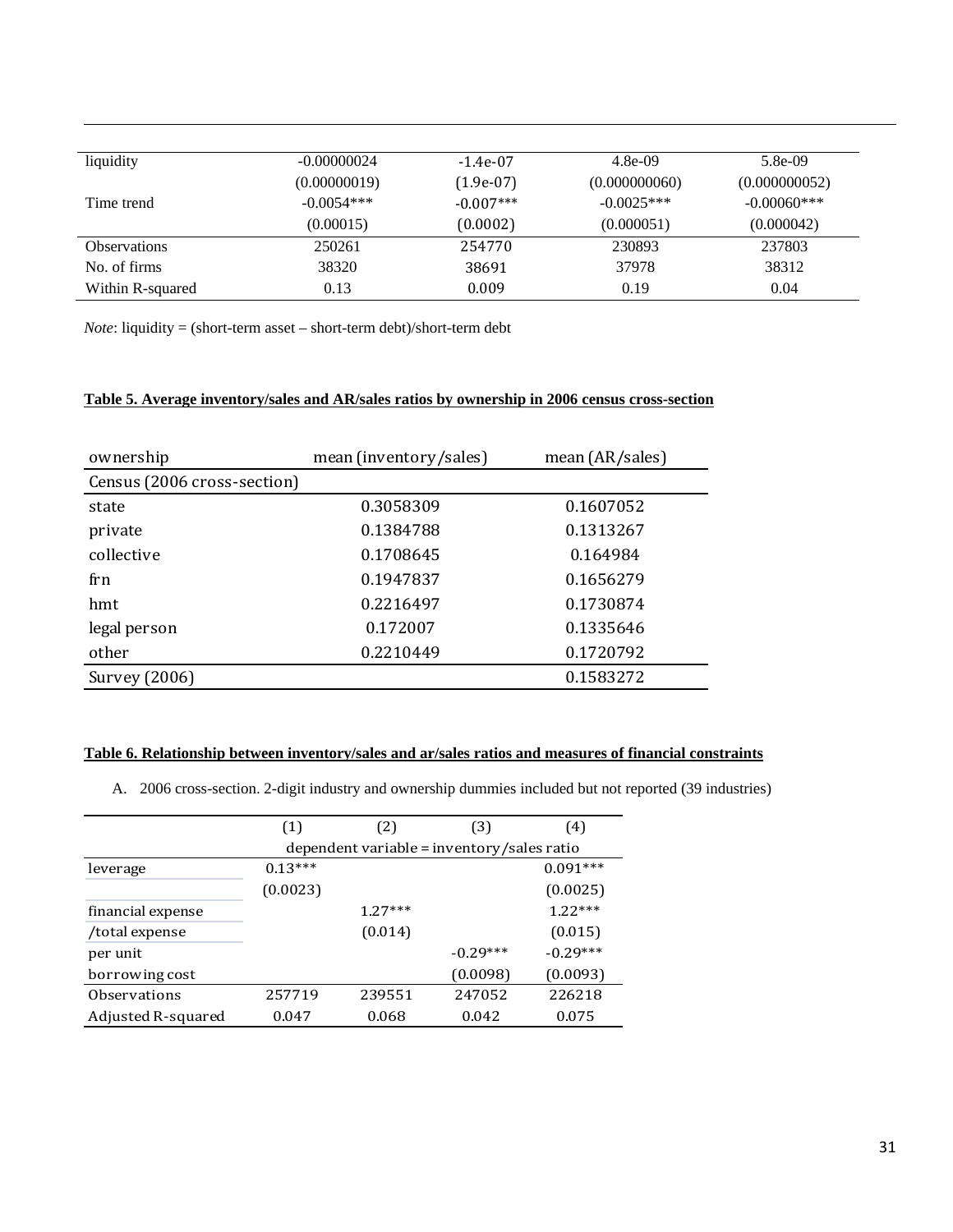|                    | (1)        | (2)       | (3)                                 | (4)        |
|--------------------|------------|-----------|-------------------------------------|------------|
|                    |            |           | dependent variable = AR/sales ratio |            |
| leverage           | $0.084***$ |           |                                     | $0.070***$ |
|                    | (0.0012)   |           |                                     | (0.0013)   |
| financial expense  |            | $0.37***$ |                                     | $0.40***$  |
| /total expense     |            | (0.0075)  |                                     | (0.0081)   |
| per unit           |            |           | $-0.23***$                          | $-0.20***$ |
| borrowing cost     |            |           | (0.0047)                            | (0.0048)   |
| Observations       | 254494     | 236546    | 243788                              | 223612     |
| Adjusted R-squared | 0.094      | 0.086     | 0.085                               | 0.11       |

## B. Balanced panel with firm and year fixed effects

|                         | (1)       | (2)                      | (3)                                          | (4)        | (5)         |  |  |  |
|-------------------------|-----------|--------------------------|----------------------------------------------|------------|-------------|--|--|--|
|                         |           |                          | $dependent variable = inventory/sales ratio$ |            |             |  |  |  |
| leverage                | $0.10***$ | $0.057***$<br>$0.062***$ |                                              |            |             |  |  |  |
|                         | (0.0042)  |                          |                                              | (0.0046)   | (0.005)     |  |  |  |
| financial expense       |           | $1.14***$                |                                              | $1.16***$  | $1.13***$   |  |  |  |
| /total expense          |           | (0.015)                  |                                              | (0.016)    | (0.018)     |  |  |  |
| per unit                |           |                          | $-0.17***$                                   | $-0.36***$ | $-0.31***$  |  |  |  |
| borrowing cost          |           |                          | (0.018)                                      | (0.016)    | (0.018)     |  |  |  |
| Growth rate of sales    |           |                          |                                              |            | $9.9e-07$   |  |  |  |
|                         |           |                          |                                              |            | $(2.8e-06)$ |  |  |  |
| <b>Observations</b>     | 257304    | 237809                   | 243552                                       | 220436     | 187955      |  |  |  |
| Number of firms         | 38315     | 37989                    | 38298                                        | 37180      | 36772       |  |  |  |
| <b>Within R-squared</b> | 0.03      | 0.03                     | 0.004                                        | 0.03       | 0.03        |  |  |  |

|                         | (1)        | (2)       | (3)                                   | (4)        | (5)         |
|-------------------------|------------|-----------|---------------------------------------|------------|-------------|
|                         |            |           | dependent variable = $AR/sales ratio$ |            |             |
| leverage                | $0.058***$ |           |                                       | $0.041***$ | $0.044***$  |
|                         | (0.0019)   |           |                                       | (0.0021)   | (0.0023)    |
| financial expense       |            | $0.30***$ |                                       | $0.34***$  | $0.33***$   |
| /total expense          |            | (0.0068)  |                                       | (0.0077)   | (0.0084)    |
| per unit                |            |           | $-0.11***$                            | $-0.14***$ | $-0.13***$  |
| borrowing cost          |            |           | (0.0070)                              | (0.0073)   | (0.0078)    |
| Growth rate of sales    |            |           |                                       |            | $2.02e-06$  |
|                         |            |           |                                       |            | $(1.4e-06)$ |
| <b>Observations</b>     | 251338     | 231876    | 237267                                | 215400     | 183922      |
| Number of firms         | 38175      | 37834     | 38145                                 | 37004      | 36559       |
| <b>Within R-squared</b> | 0.02       | 0.02      | 0.01                                  | 0.03       | 0.03        |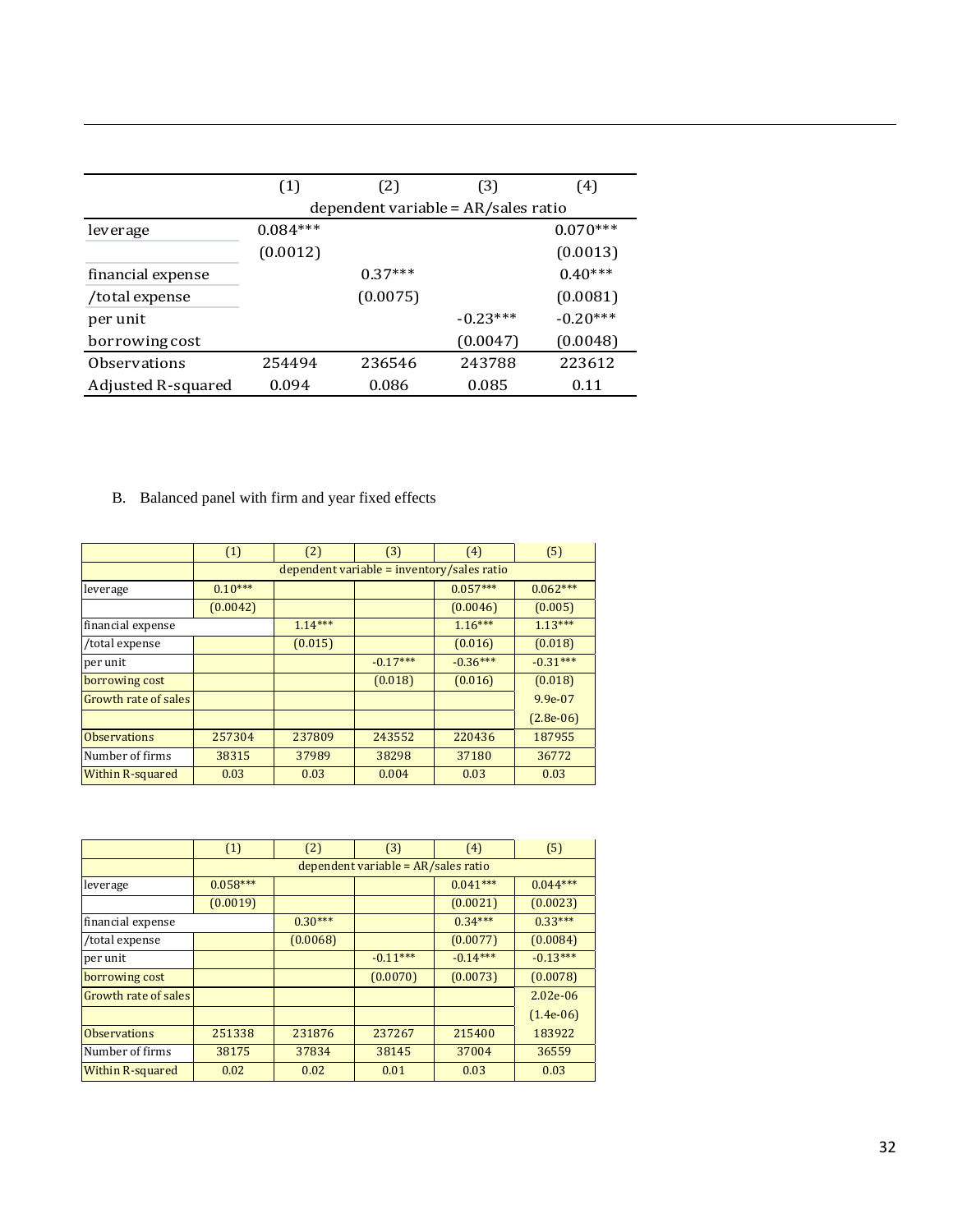C. Repeated cross-section using survey data. Year, 1-digit industry, and ownership dummies included but not reported (19 industries)

<u> 1989 - Andrea Santa Andrea Santa Andrea Santa Andrea Santa Andrea Santa Andrea Santa Andrea Santa Andrea San</u>

|                     | (1)                                 | (2)       | (3)       |  |  |  |
|---------------------|-------------------------------------|-----------|-----------|--|--|--|
|                     | dependent variable = AR/sales ratio |           |           |  |  |  |
| leverage            | $0.13***$                           |           | $0.24**$  |  |  |  |
|                     | (0.024)                             |           | (0.10)    |  |  |  |
| interest rate       |                                     | $-0.0036$ | $-0.0035$ |  |  |  |
|                     |                                     | (0.0037)  | (0.0037)  |  |  |  |
| <b>Observations</b> | 6287                                | 727       | 658       |  |  |  |
| Adjusted R-squared  | 0.019                               | 0.082     | 0.2       |  |  |  |
|                     |                                     |           |           |  |  |  |

#### **Table 7: Robustness tests for relationship between financial constraints and inventory (AR) ratios**

Panel A: Using sector adjusted inventory & AR ratios

|                     | (1)         | (2)                                                        | (3)                                                   | (4)         |  |  |  |  |
|---------------------|-------------|------------------------------------------------------------|-------------------------------------------------------|-------------|--|--|--|--|
|                     |             | dependent variable = sector adjusted inventory/sales ratio |                                                       |             |  |  |  |  |
|                     |             |                                                            |                                                       |             |  |  |  |  |
| leverage            | 0.0999***   |                                                            |                                                       | $0.0558***$ |  |  |  |  |
|                     | (0.00418)   |                                                            |                                                       | (0.00464)   |  |  |  |  |
| financial expense   |             | 1.081***                                                   |                                                       | $1.100***$  |  |  |  |  |
| /total expense      |             | (0.0152)                                                   |                                                       | (0.0161)    |  |  |  |  |
| per unit            |             |                                                            | $-0.173***$                                           | $-0.349***$ |  |  |  |  |
| borrowing cost      |             |                                                            | (0.0177)                                              | (0.0163)    |  |  |  |  |
| <b>Observations</b> | 257,304     | 237,809                                                    | 243,552                                               | 220,436     |  |  |  |  |
| Number of fmid1     | 38,315      | 37,989                                                     | 38,298                                                | 37,180      |  |  |  |  |
| Adjusted R-squared  | $-0.172$    | $-0.161$                                                   | $-0.186$                                              | $-0.170$    |  |  |  |  |
|                     |             |                                                            |                                                       |             |  |  |  |  |
|                     |             |                                                            |                                                       |             |  |  |  |  |
|                     | (1)         | (2)                                                        | (3)                                                   | (4)         |  |  |  |  |
|                     |             |                                                            | dependent variable = sector adjusted $AR/sales$ ratio |             |  |  |  |  |
|                     |             |                                                            |                                                       |             |  |  |  |  |
| leverage            | $0.0574***$ |                                                            |                                                       | $0.0416***$ |  |  |  |  |
|                     | (0.00184)   |                                                            |                                                       | (0.00207)   |  |  |  |  |
| financial expense   |             | $0.271***$                                                 |                                                       | $0.304***$  |  |  |  |  |
| /total expense      |             | (0.00675)                                                  |                                                       | (0.00765)   |  |  |  |  |
| per unit            |             |                                                            | $-0.102***$                                           | $-0.133***$ |  |  |  |  |
| borrowing cost      |             |                                                            | (0.00695)                                             | (0.00720)   |  |  |  |  |
| <b>Observations</b> | 251,338     | 231,876                                                    | 237,267                                               | 215,400     |  |  |  |  |
| Number of fmid1     | 38,175      | 37,834                                                     | 38,145                                                | 37,004      |  |  |  |  |

Adjusted R-squared -0.174 -0.185 -0.190 -0.191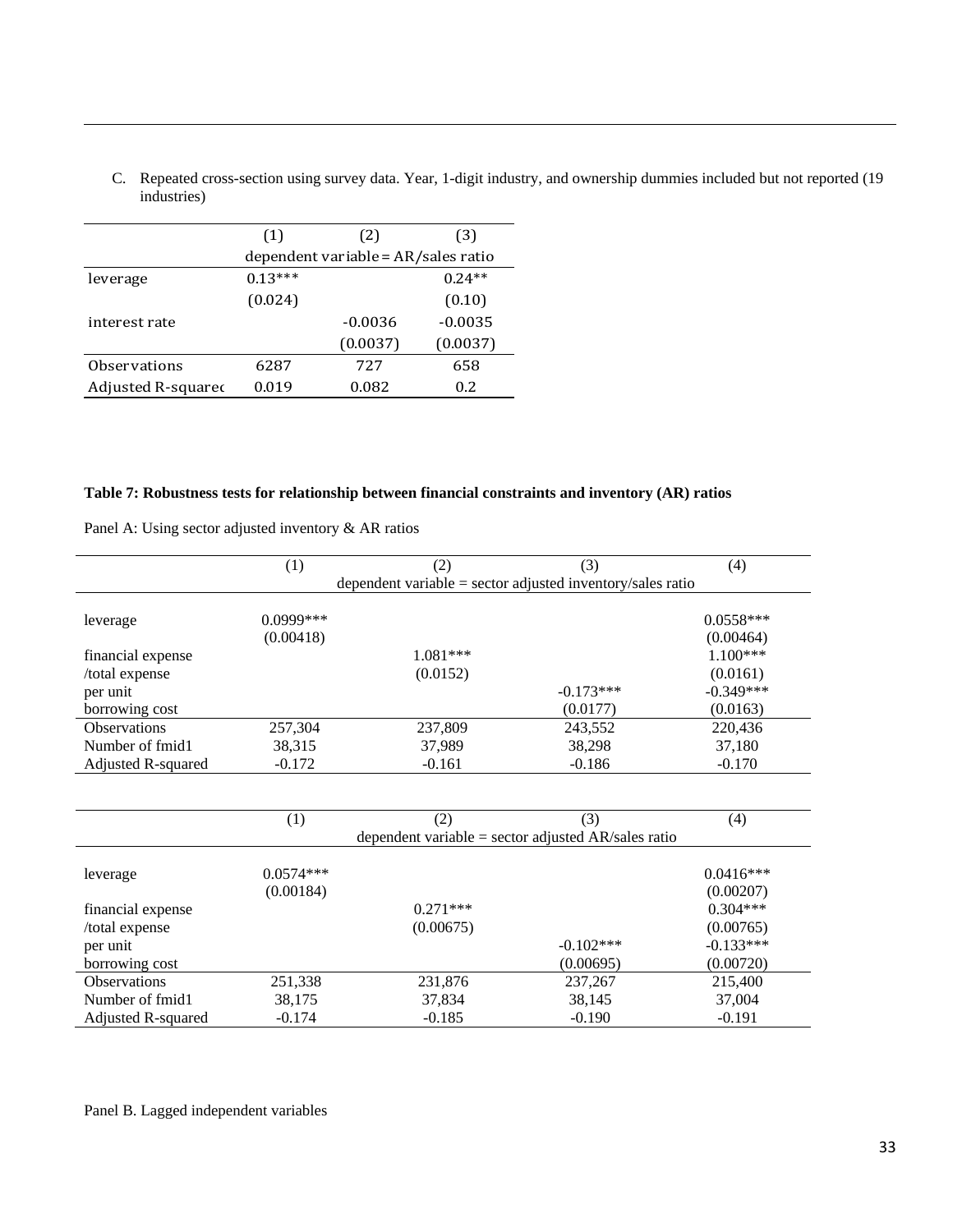|                             | (1)                                        | (2)                                   | (3)        | (4)         |  |  |
|-----------------------------|--------------------------------------------|---------------------------------------|------------|-------------|--|--|
|                             | dependent variable = inventory/sales ratio |                                       |            |             |  |  |
|                             |                                            |                                       |            |             |  |  |
| Leverage (1 year lag)       | $0.024***$                                 |                                       |            | $0.0100*$   |  |  |
|                             | (0.0046)                                   |                                       |            | (0.0052)    |  |  |
| financial expense           |                                            | $0.38***$                             |            | $0.41***$   |  |  |
| /total expense (1 year lag) |                                            | (0.017)                               |            | (0.018)     |  |  |
| per unit                    |                                            |                                       | $-0.043**$ | $-0.12***$  |  |  |
| borrowing cost (1 year lag) |                                            |                                       | (0.019)    | (0.018)     |  |  |
| N                           | 221001                                     | 204252                                | 208785     | 189834      |  |  |
| Number of firms             | 38241                                      | 37827                                 | 38194      | 36920       |  |  |
| Within R-squared            | 0.002                                      | 0.006                                 | 0.003      | 0.006       |  |  |
|                             |                                            |                                       |            |             |  |  |
|                             | (1)                                        | (2)                                   | (3)        | (4)         |  |  |
|                             |                                            | dependent variable = $AR/sales ratio$ |            |             |  |  |
| Leverage (1 year lag)       | 0.0031                                     |                                       |            | $-0.0036$   |  |  |
|                             | (0.0020)                                   |                                       |            | (0.0023)    |  |  |
| financial expense           |                                            | $0.14***$                             |            | $0.15***$   |  |  |
| /total expense (1 year lag) |                                            | (0.0072)                              |            | (0.0082)    |  |  |
| per unit                    |                                            |                                       | $-0.015**$ | $-0.049***$ |  |  |
| borrowing cost (1 year lag) |                                            |                                       | (0.0074)   | (0.0077)    |  |  |
| N                           | 216091                                     | 199396                                | 203659     | 185671      |  |  |
| Number of firms             | 38085                                      | 37630                                 | 38009      | 36729       |  |  |
| Within R-squared            | 0.010                                      | 0.015                                 | 0.012      | 0.014       |  |  |

Panel C: Interacting w/ sector dependence on external financing

|                          | (1)         | (2)         | (3)                                          | (4)         |
|--------------------------|-------------|-------------|----------------------------------------------|-------------|
|                          |             |             | dependent variable $=$ inventory/sales ratio |             |
| reliance on              | $-0.0458$   | $-0.0736**$ | $-0.0716**$                                  | $-0.0456$   |
| external financing (1)   | (0.0301)    | (0.0346)    | (0.0357)                                     | (0.0341)    |
|                          | $0.0934***$ |             |                                              | $0.0542***$ |
| leverage $(2)$           |             |             |                                              |             |
|                          | (0.0113)    |             |                                              | (0.0124)    |
| $(1)$ <sup>*</sup> $(2)$ | 0.0328      |             |                                              | 0.0351      |
|                          | (0.0202)    |             |                                              | (0.0229)    |
| financial expense        |             | 1.789***    |                                              | $1.967***$  |
| $/$ total expense $(3)$  |             | (0.0535)    |                                              | (0.0594)    |
| $(1)$ <sup>*</sup> $(3)$ |             | $0.256***$  |                                              | $-0.00211$  |
|                          |             | (0.0905)    |                                              | (0.0998)    |
| per unit                 |             |             | $-0.132***$                                  | $-0.262***$ |
| borrowing $cost(4)$      |             |             | (0.0437)                                     | (0.0386)    |
| $(1)$ <sup>*</sup> $(4)$ |             |             | $-0.0454$                                    | $-0.319***$ |
|                          |             |             | (0.0967)                                     | (0.0865)    |
| <b>Observations</b>      | 116,145     | 107,120     | 110,398                                      | 98,445      |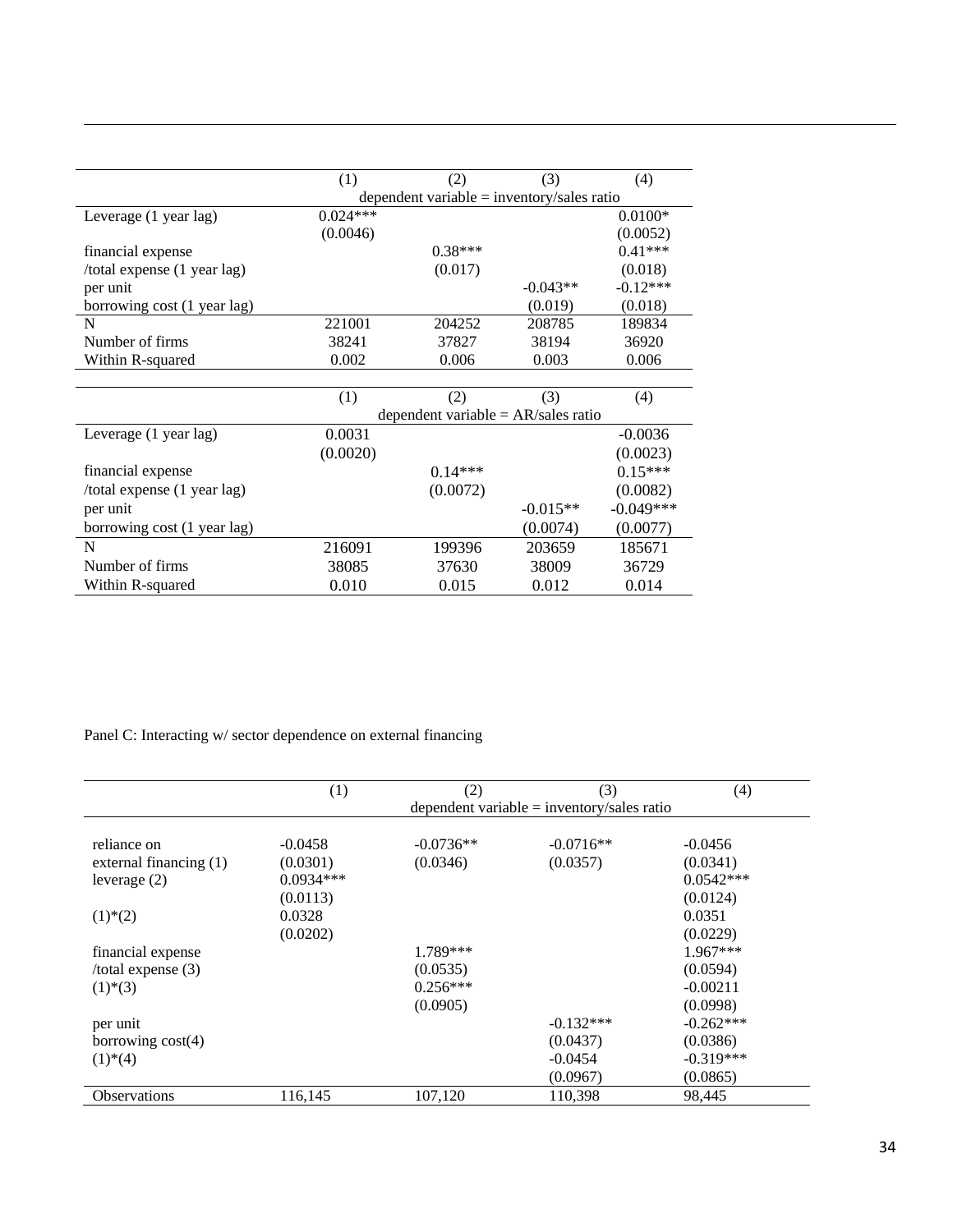| Number of firms          | 26,988       | 26,662     | 27,003                                | 25,588       |
|--------------------------|--------------|------------|---------------------------------------|--------------|
| Within R-squared         | 0.004        | 0.048      | 0.002                                 | 0.048        |
|                          |              |            |                                       |              |
|                          | (1)          | (2)        | (3)                                   | (4)          |
|                          |              |            | dependent variable = $AR/sales ratio$ |              |
|                          |              |            |                                       |              |
| reliance on              | $-0.0371***$ | $-0.00804$ | $-0.00328$                            | $-0.0107$    |
| external financing (1)   | (0.0123)     | (0.0128)   | (0.0126)                              | (0.0140)     |
| leverage $(2)$           | $0.0481***$  |            |                                       | $0.0403***$  |
|                          | (0.00462)    |            |                                       | (0.00511)    |
| $(1)$ <sup>*</sup> $(2)$ | $0.0467***$  |            |                                       | $0.0239**$   |
|                          | (0.00826)    |            |                                       | (0.00945)    |
| financial expense        |              | $0.359***$ |                                       | $0.432***$   |
| /total expense $(3)$     |              | (0.0216)   |                                       | (0.0255)     |
| $(1)$ <sup>*</sup> $(3)$ |              | 0.0528     |                                       | $0.148***$   |
|                          |              | (0.0378)   |                                       | (0.0450)     |
| per unit                 |              |            | $-0.0700***$                          | $-0.0695***$ |
| borrowing $cost(4)$      |              |            | (0.0153)                              | (0.0158)     |
| $(1)$ <sup>*</sup> $(4)$ |              |            | $-0.0693**$                           | $-0.176***$  |
|                          |              |            | (0.0339)                              | (0.0355)     |
| Observations             | 113,780      | 104,673    | 107,763                               | 96,493       |
| Number of firms          | 26,829       | 26,470     | 26,799                                | 25,418       |
| Within R-squared         | 0.010        | 0.016      | 0.006                                 | 0.025        |

*Note*: We are able to estimate the level effects because some firms change their industries over time.

|  | Table 8: Comparing Chinese firms with OECD firms in inventory level (days) |  |  |  |
|--|----------------------------------------------------------------------------|--|--|--|
|  |                                                                            |  |  |  |

| firms          | $(2000 - 2006)$ | Finished goods inventory | goods inventory |
|----------------|-----------------|--------------------------|-----------------|
| private        | 53.3            | 26.1                     | 27.2            |
| Hmt            | 92.7            | 36                       | 56.7            |
| foreign        | 82.3            | 31.1                     | 51.2            |
| <b>SOE</b>     | 189             | 89.9                     | 99.9            |
| Mixed          | 110.6           | 54.2                     | 56.5            |
|                | $(1994 - 2004)$ |                          |                 |
| Canada         | 74              | 36                       | 38              |
| France         | 103             | 61                       | 42              |
| Germany        | 92              | 58                       | 34              |
| <b>Britain</b> | 78              | 41                       | 37              |
| Japan          | 56              | 31                       | 25              |
| Korea          | 42              | 19                       | 23              |
| Switzerland    | 93              | 41                       | 52              |
| Netherlands    | 83              | 51                       | 32              |
| U.S.           | 82              | 36                       | 46              |
| Total          | 63              | 34                       | 29              |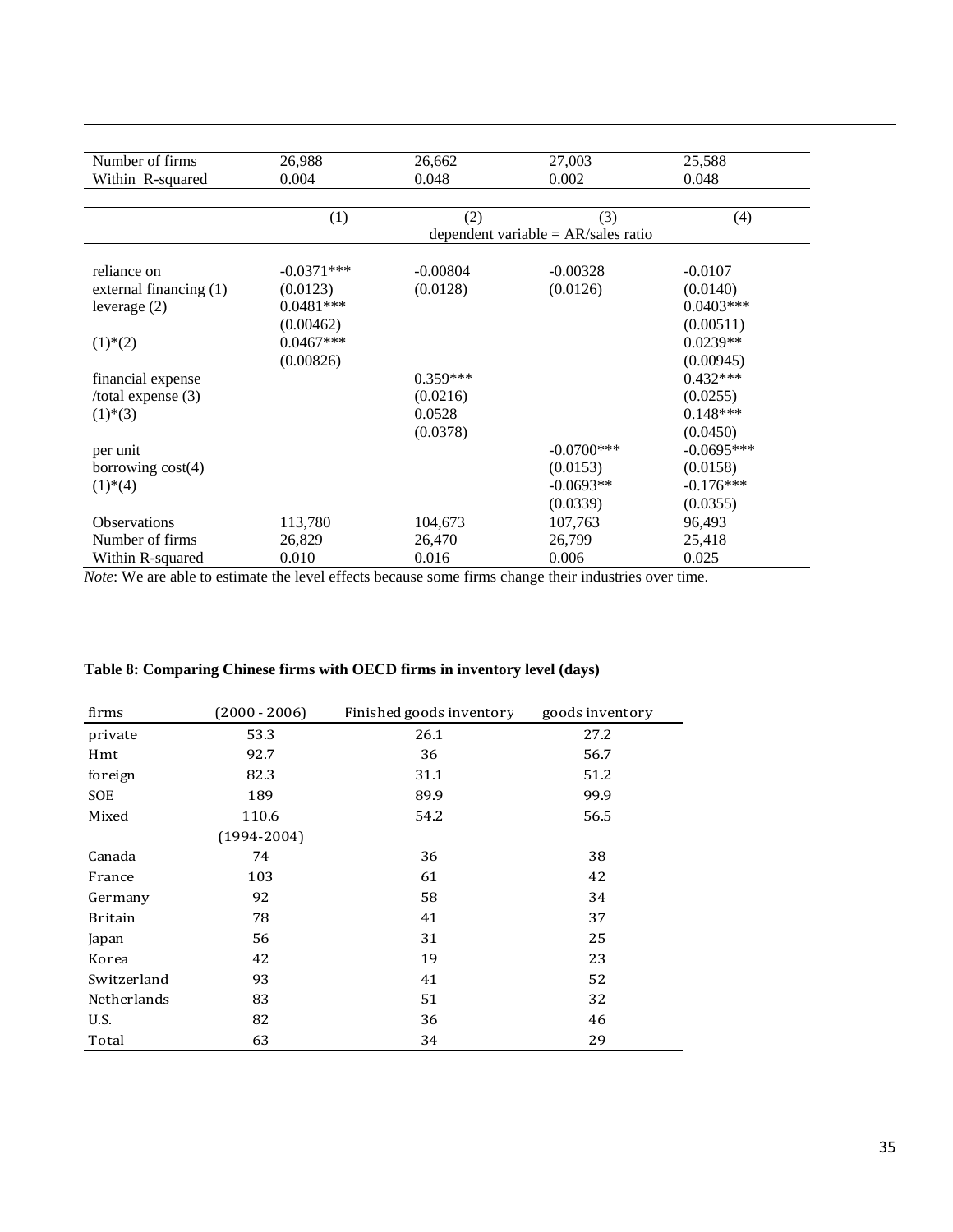Sources: Inventory days for Chinese firms are the authors' own calculations based on the NBS data (2000-2006), (where inventory days = inventory/ sales \* 365 days), while those for the OECD country firms during the period of 1994-2004 are from Table 1 in Roumiantsev and Netessine (2007), which are in turn summary statistics of active companies from 9 OECD countries that are included in the COMPUSTAT Global database and that operate in the manufacturing, wholesale and retail, and minerals and mining sectors excluding construction.

<u> 1989 - Andrea Santa Andrea Santa Andrea Santa Andrea Santa Andrea Santa Andrea Santa Andrea Santa Andrea San</u>

|  |  |  |  | Table 9: Comparing Chinese firms with OECD firms in accounts receivable to sales ratio (percent) |  |
|--|--|--|--|--------------------------------------------------------------------------------------------------|--|
|  |  |  |  |                                                                                                  |  |

| Panel A: large firms |
|----------------------|
|                      |

|                          | U.S. firms<br>$(1988-1989)$ |        | Chinese firms (2006 cross-section) |        |            |        |      |        |
|--------------------------|-----------------------------|--------|------------------------------------|--------|------------|--------|------|--------|
|                          |                             |        | private                            |        | <b>SOE</b> |        | all  |        |
|                          | Mean                        | Median | mean                               | median | Mean       | median | mean | median |
| Mining                   | 28.7                        | 21.7   | 7.7                                | 2.2    | 12.6       | 6.1    | 8.8  | 2.8    |
| Construction             | 15.8                        | 16.4   |                                    |        |            |        |      |        |
| Manufacturing            | 19.1                        | 17     | 13.1                               | 7.6    | 18         | 11.1   | 14.1 | 8.3    |
| transportation/utilities | 16.2                        | 14.1   | 11.3                               | 5.6    | 12.2       | 5.1    | 12.3 | 7.8    |
| Wholesale trade          | 15.5                        | 14     |                                    |        |            |        |      |        |
| retail trade             | 7.3                         | 2.3    |                                    |        |            |        |      |        |
| Services                 | 22.4                        | 19.4   |                                    |        |            |        |      |        |
| Total                    | 18.5                        | 16.1   | 12.8                               | 7.2    | 15.6       | 8.5    | 13.8 | 7.9    |

#### Panel B: small firms

|                          | U.S. firms<br>$(1988-1989)$ |        | Chinese firms<br>(2006 cross-section) |          |
|--------------------------|-----------------------------|--------|---------------------------------------|----------|
|                          |                             |        | private                               |          |
|                          | Mean                        | Median | mean                                  | median   |
| Mining                   | 9.9                         | 6.9    | 14.8                                  | 0.05     |
| Construction             | 10.4                        | 7.8    | 19.6                                  | 0.09     |
| Manufacturing            | 11.8                        | 10     | 16.3                                  | 0.07     |
| transportation/utilities | 8.1                         | 6.5    | 16                                    | 0.02     |
| Wholesale trade          | 8.1                         | 7      |                                       |          |
| retail trade             | 3                           | 0.4    | 6.7                                   | $\bf{0}$ |
| Services                 | 8                           | 3.5    | 9                                     | $\Omega$ |
| Total                    | 4.4                         | 1.8    | 13.6                                  | 0.03     |

Source: Information on Chinese firms are the authors' own calculations based on the NBS data (2000-2006, for the large firm sample) and the private firm survey data (2002-2006, for the small firm sample), while that on U.S. firms is from Table 1 in Petersen and Rajan (1997), which in turn summarizes data from the National Survey of Small Business Finances in 1988-1989 for small firms and the Compustat for the large firms.

#### **Table 10: Relationship between inventory and AR ratios and firm performance**

A. Census data.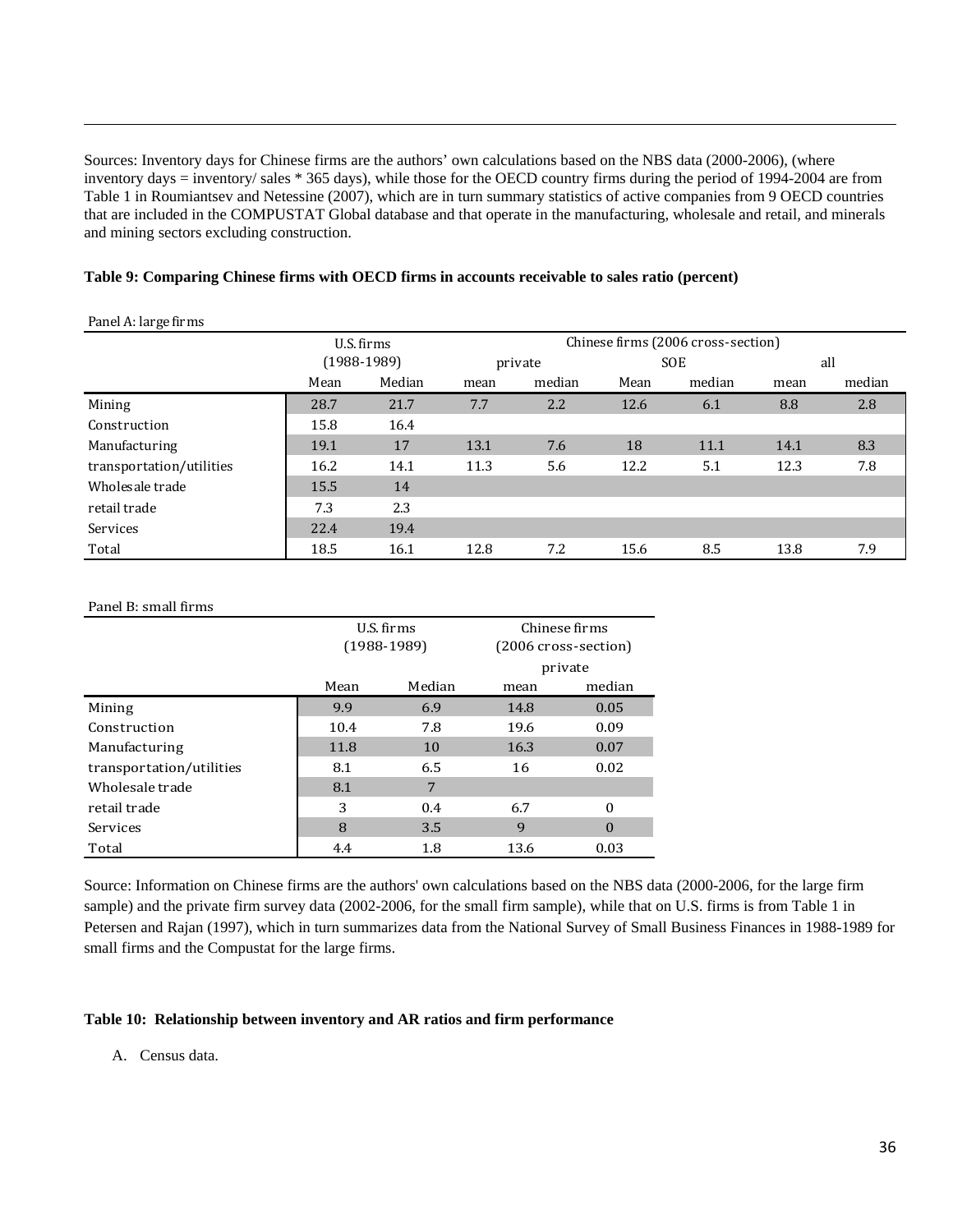|                       | Industry and ownership dummies |             |              | Firm and year FEs |             |            |
|-----------------------|--------------------------------|-------------|--------------|-------------------|-------------|------------|
|                       | pretaxROA                      | aftertaxROA | TFP          | pretaxROA         | aftertaxROA | TFP        |
| inventory/sales       | $-0.22***$                     | $-0.19***$  | $-0.31***$   | $-0.070***$       | $-0.062***$ | $-0.34***$ |
|                       | (0.0029)                       | (0.0026)    | ▼<br>(0.005) | (0.0020)          | (0.0019)    | (0.006)    |
| $(inventory/sales)^2$ | $0.037***$                     | $0.032***$  | $0.039***$   | $0.0094***$       | $0.0083***$ | $0.024***$ |
|                       | (0.00077)                      | (0.00070)   | (0.0014)     | (0.00038)         | (0.00035)   | (0.001)    |
| AR/sales              | $-0.56***$                     | $-0.49***$  | $-0.30***$   | $-0.15***$        | $-0.13***$  | $-0.32***$ |
|                       | (0.0079)                       | (0.0072)    | (0.014)      | (0.0058)          | (0.0055)    | (0.018)    |
| $(AR/sales)^2$        | $0.59***$                      | $0.52***$   | $0.32***$    | $0.13***$         | $0.11***$   | $0.18***$  |
|                       | (0.012)                        | (0.011)     | Τ<br>(0.022) | (0.0073)          | (0.0069)    | (0.022)    |
| N                     | 263477                         | 263477      | 148239       | 263543            | 263543      | 130392     |
| Adjusted R^2          | 0.074                          | 0.068       | 0.039        |                   |             |            |
| Firms                 |                                |             |              | 38670             | 38670       | 22434      |
| Within $R^2$          |                                |             |              | 0.01              | 0.01        | 0.07       |

2-digit industry dummies (39 industries in ROA and 31 industries in TFP regressions) are included in cross-section regression, but not reported.

B. Repeated cross-section using survey data. Year, 1-digit industry, and ownership dummies included but not reported (19 industries)

|                    | pretaxROA | aftertaxROA | log(sales) |
|--------------------|-----------|-------------|------------|
| AR/sales           | $-0.36*$  | $-0.12$     | $-1.10***$ |
|                    | (0.21)    | (0.098)     | (0.05)     |
| $(AR/sales)^2$     | 0.033     | 0.0098      | $0.078***$ |
|                    | (0.026)   | (0.012)     | (0.006)    |
| log(employment)    |           |             | $0.48***$  |
|                    |           |             | (0.014)    |
| log(asset)         |           |             | $0.54***$  |
|                    |           |             | (0.012)    |
| Observations       | 4633      | 5887        | 6188       |
| Adjusted R-squared | 0.002     | 0.0085      | 0.7        |

|                          | (1)          | (2)          | (3)          |
|--------------------------|--------------|--------------|--------------|
| VARIABLES                | pretaxROA    | aftertaxROA  | <b>TFP</b>   |
| Panel A                  |              |              |              |
| Inventory/sales (1)      | $-0.0151***$ | $-0.0136***$ | $-0.193***$  |
|                          | (0.00354)    | (0.00334)    | (0.00954)    |
| AR/sales (2)             | $-0.0623***$ | $-0.0520***$ | $-0.207$ *** |
|                          | (0.00245)    | (0.00231)    | (0.00768)    |
| Finished goods inventory | 0.00231      | 0.00198      | $0.0543**$   |
| /total inventory $(3)$   | (0.00789)    | (0.00744)    | (0.0211)     |
| $(1) * (3)$              | $-0.0447***$ | $-0.0384***$ | $-0.109***$  |
|                          | (0.00931)    | (0.00878)    | (0.0252)     |
| <b>Observations</b>      | 261,697      | 261,697      | 128.969      |